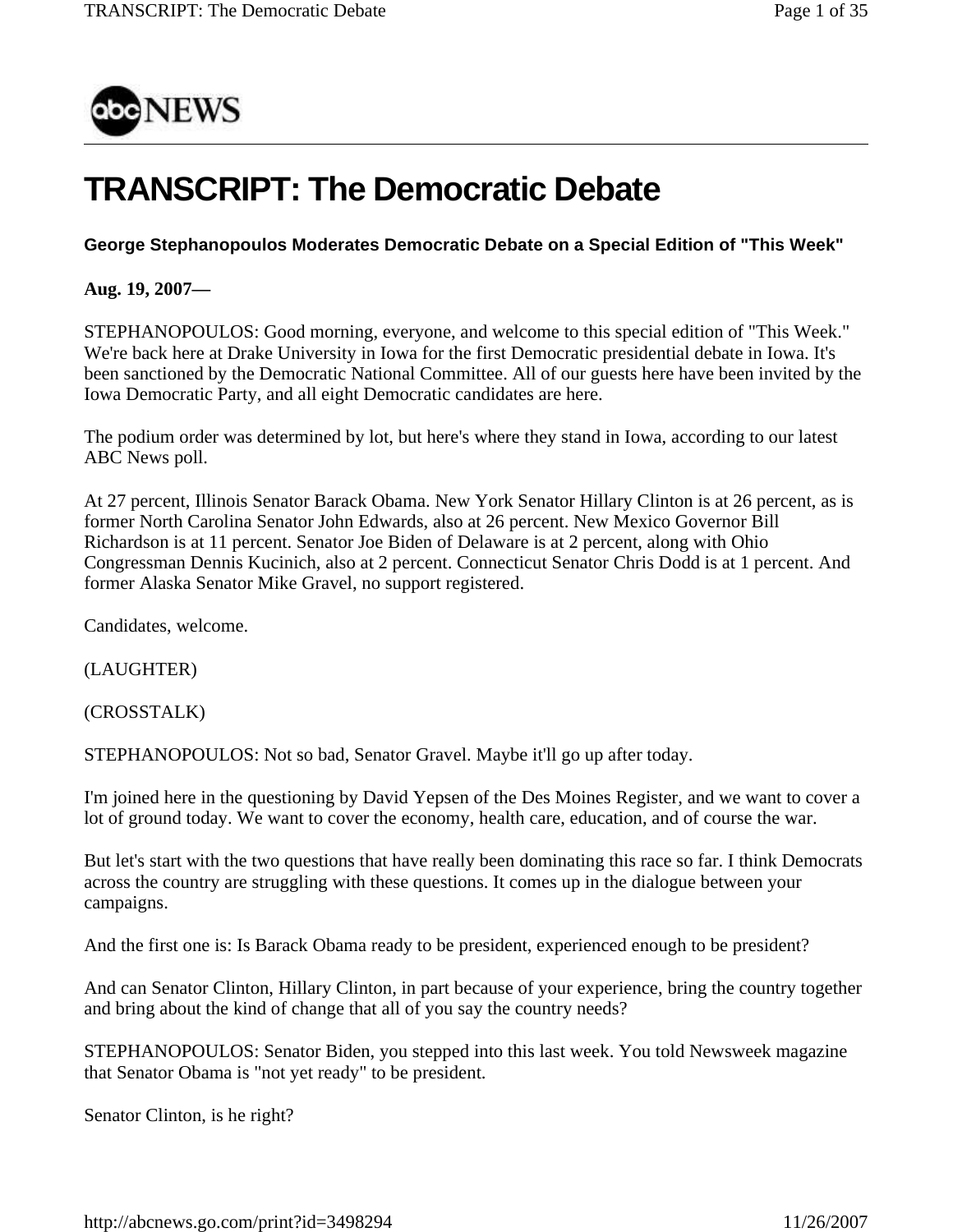# (LAUGHTER)

CLINTON: Well, George, I was going to say good morning...

# (LAUGHTER)

... and, as soon as I wake up, I'll answer your question.

# (LAUGHTER)

You know, I'm running on my own qualifications and experience. It's really up to the voters to make these decisions.

And I'm excited because I have a campaign that is growing in support, because we do need to make big changes. And I've set big goals for my presidency. I want to have universal health care and move toward energy independence and do what we need to do in education and reform our government, and, of course, end the war in Iraq.

So I think we have a great group of candidates. You don't have to be against anybody. This is a great problem to have. You can choose who you're for.

And I hope people will choose to be for me based on my experience, my qualifications and my plan for the future as to what I will do as president.

STEPHANOPOULOS: But, Senator Clinton, you did tell the Quad City Times that Senator Obama's views on meeting with foreign dictators are naive and irresponsible. Doesn't that imply that he's not ready for the office?

CLINTON: Well, George, we had a specific disagreement, because I do not think that a president should give away the bargaining chip of a personal meeting with any leader, unless you know what you're going to get out of that.

It takes a lot of planning to move an agenda forward, particularly with our adversaries. I think the next president will face some of the most difficult international dangerous threats and challenges that any president has faced in a very long time.

CLINTON: We're going to have to mend fences with our allies. We're going to have to deal with global warming. We're going to have to get back on the track of trying to prevent nuclear proliferation -- and so much else.

So I think that, when you've got that big an agenda facing you, you should not telegraph to our adversaries that you're willing to meet with them without preconditions during the first year in office.

STEPHANOPOULOS: Senator Dodd, you've called Senator Obama's views confusing and confused, dangerous and irresponsible. Do you think he's ready to be president?

DODD: Well, again, I'd certainly underscore the point that Senator Clinton has made here. The point I'd make on that, when I disagreed with my colleague from Illinois, was about the issue of whether or not a speech, a prepared speech, which suggested here a hypothetical situation and a hypothetical solution here -- that raised serious issues within Pakistan.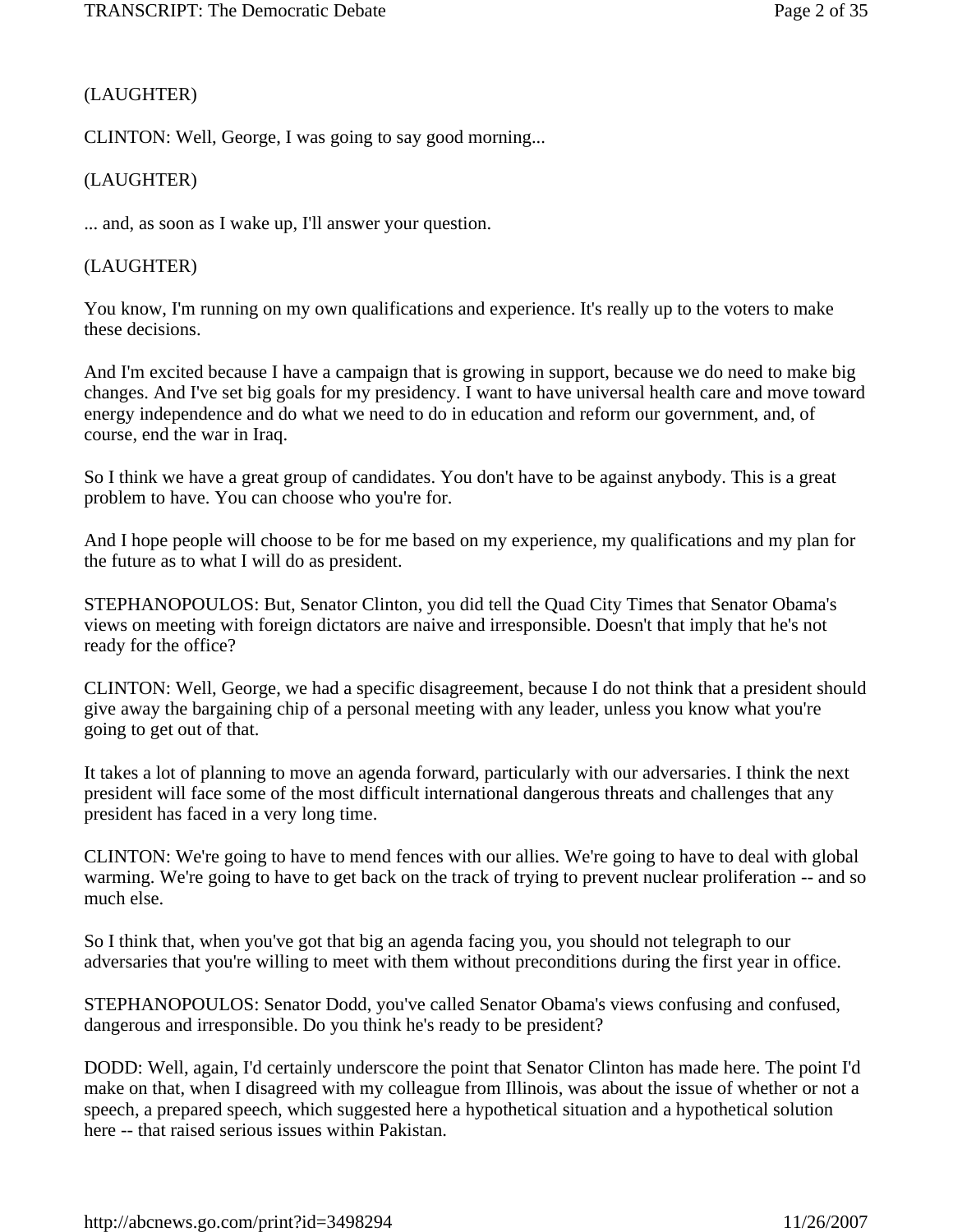As I pointed out before, the only person that separates us from a jihadist government in Pakistan with nuclear weapons is President Musharraf. And, therefore, I thought it was irresponsible to engage in that kind of a suggestion here. That's dangerous. Words mean something in campaigns.

And so I think it's an important distinction to make here. We're asking Democrats across the country to choose amongst us here who is best able to lead.

The experience, the background, the demonstrated success in dealing with both domestic and foreign policy issues are critical questions. You're not going to have time in January of '09 to get ready for this job.

You've got to be ready immediately for it and bringing back the experience over the years to deal with these issues, as I have, both on the Foreign Relations Committee, dealing with every major foreign policy debate -- sitting there working with children and family issues over the last quarter of the century -- I think demonstrated a background and an experience and ability with proven success to deal with the issues...

STEPHANOPOULOS: Senator Biden, it seems like your colleagues here don't want to reach the judgment that you've made. Why isn't Senator Obama ready?

BIDEN: Look, I think he's a wonderful guy, to start off, number one. It was about Pakistan we were talking about. The fact of the matter is, Pakistan is the most dangerous, potentially the most dangerous country in the world. A significant minority of jihadists with nuclear weapons. We have -- and I disagree with all three of my friends -- we have a Pakistan -- we have no Pakistan policy; we have a Musharraf policy. That's a bad policy. The policy should be based upon a long-term relationship with Pakistan and stability.

We should be encouraging free elections. There is an overwhelming majority of moderates in that country. They should have their day. Otherwise, they're going to go underground.

STEPHANOPOULOS: But Senator Biden, you did go beyond talking about Pakistan. You were asked: Is he ready? You said, "I think he can be ready, but right now I don't believe he is. The presidency is not something that lends itself to on-the-job training."

BIDEN: I think I stand by the statement.

RICHARDSON: You know, I think that Senator Obama does represent change. Senator Clinton has experience. Change and experience: With me, you get both.

### (LAUGHTER)

### (APPLAUSE)

And you know, my point -- and, here, we're going to need change to become energy independent. We're going to need experience to deal with foreign leaders, as I have.

RICHARDSON: You know, it's interesting. You talk about the dispute between the two senators over dictators that -- should we; should we not meet?

I've met them already, most of them. All my life I've been a diplomat, trying to bring people together.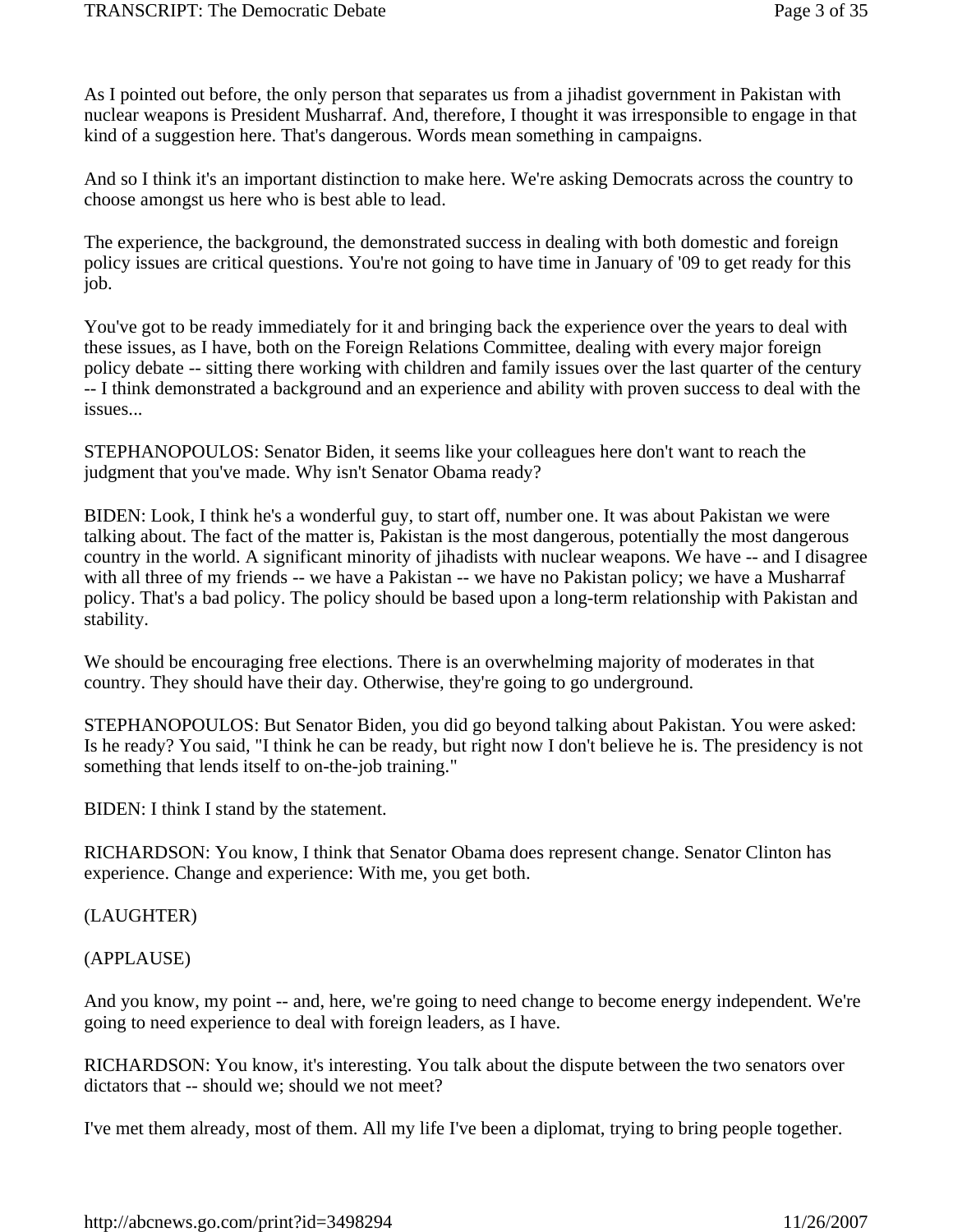This campaign is...

STEPHANOPOULOS: Is Senator Obama ready?

GRAVEL: Senator Obama represents change and he's an enormously fresh voice in the political process.

STEPHANOPOULOS: Your answer?

# (LAUGHTER)

OBAMA: Well, you know, to prepare for this debate, I rode in the bumper cars at the state fair, and...

(LAUGHTER)

(APPLAUSE)

But, George, I don't actually see that much difference or people criticizing me on the substance of my positions. I think that there's been some political maneuvering taking place over the last couple of weeks.

I do think that there's a substantive difference between myself and Senator Clinton when it comes to meeting with our adversaries. I think that strong countries and strong presidents meet and talk with our adversaries. We shouldn't be afraid to do so.

We've tried the other way. It didn't work.

I think that, if we have Osama bin Laden in our sights and we've exhausted all other options, we should take him out before he plans to kill another 3,000 Americans. I think that's common sense.

So there's one other thing that I believe.

OBAMA: And that is that we should describe for the American people both in presidential debates, as well as president, what our foreign policy is and what we're going to do. We shouldn't have strategic ambiguity with the American people when it comes to describing how we're going to deal with the most serious national security issues that we face.

And it is my belief that we need a fundamental change if we're going to dig ourselves out of the hole that George Bush has placed us in. And that's going to require the kind of aggressive diplomacy - preparation, yes, but aggressive diplomacy, the personal diplomacy of the next president -- to transform how the world sees us. That us ultimately going to make us safer.

STEPHANOPOULOS: Senator Clinton, one of the areas that -- one of the things that Senator Obama just talked about is that he thinks that some of your differences aren't as great as people have said.

Your campaign criticized Senator Obama after he made a comment ruling out the use of nuclear weapons against Al Qaida, yet, here's what you said last year when asked about Bush administration reports that they might use tactical nuclear weapons in Iran. Take a look.

(BEGIN VIDEO CLIP)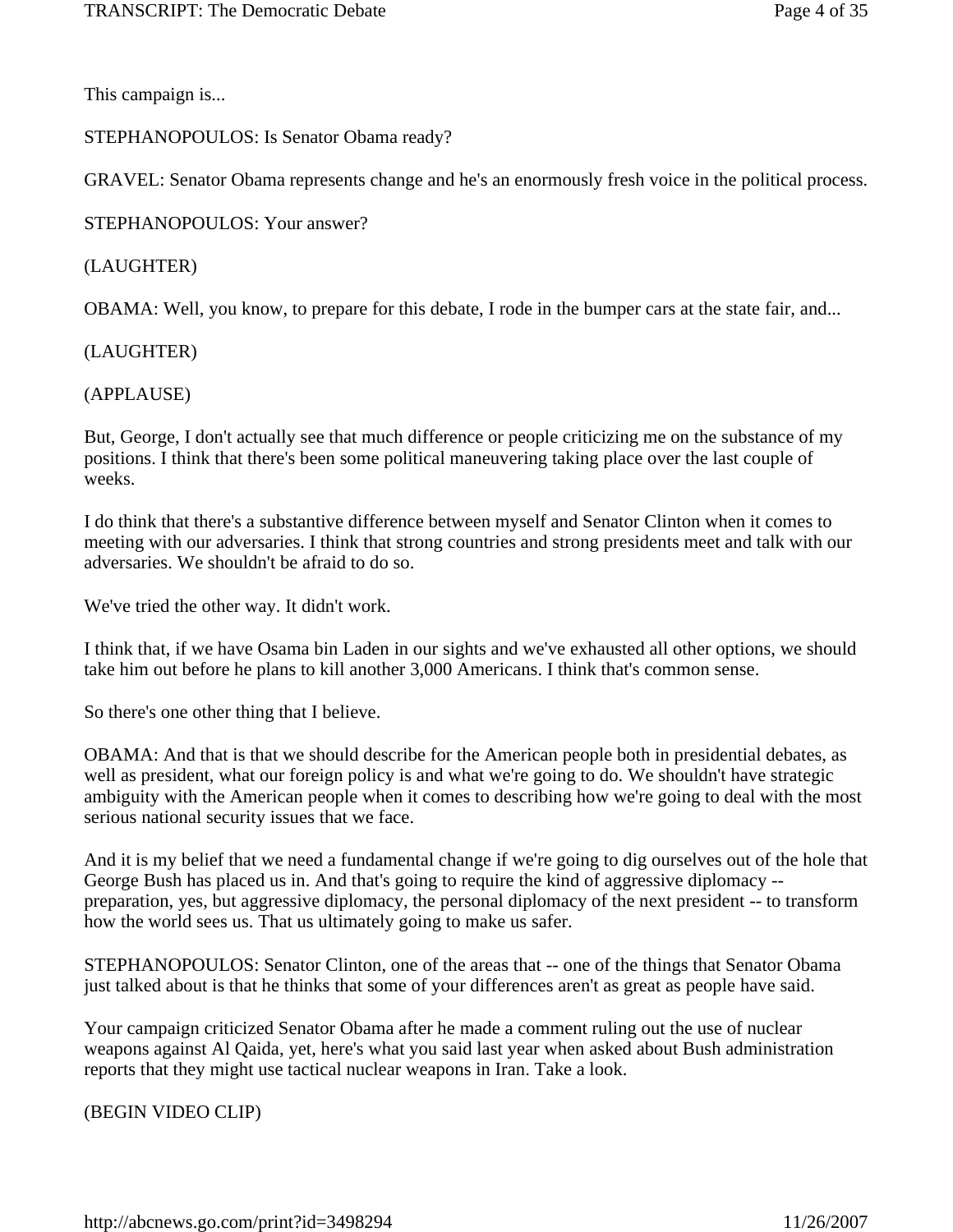CLINTON: No option should be off the table, but I would certainly take nuclear weapons off the table. And this administration has been very willing to talk about using nuclear weapons in a way we haven't seen since the dawn of the nuclear age. I think that's a terrible mistake.

### (END VIDEO CLIP)

STEPHANOPOULOS: So Senator Obama rules out using them against Al Qaida. You rule out using them against Iran. What's the principal difference there?

CLINTON: Well, George, you've got to put it into context. I was asked specifically about what was, very clearly, an effort by the Bush-Cheney administration to drum up support for military action against Iran.

CLINTON: Combine that with their continuing effort to try to get what are called bunker-buster bombs, nuclear bombs that could penetrate into the earth to go after deeply buried nuclear sites.

And I thought it was very important. This was not a hypothetical, this was a brushback against this administration which has been reckless and provocative -- to America's damage, in my opinion.

So I think there's a big difference, and I think it's a difference that really goes to the heart of whether we should be using hypotheticals. I mean, one thing that I agree with is we shouldn't use hypotheticals. You know, words do matter.

And this campaign, just like every other things that happens in the United States, is looked at and followed with very great interest. And, you know, Pakistan is on a knife's edge. It is easily, unfortunately, a target for the jihadists. And, therefore, you've got to be very careful about what it is you say with respect to Pakistan.

STEPHANOPOULOS: Do you accept that distinction?

OBAMA: There was no difference. It is not hypothetical that Al Qaida has established base camps in the hills between Afghanistan and Pakistan. That was acknowledged in the national intelligence estimates. And every foreign policy understands that.

No military expert would advise that we use nuclear weapons to deal with them, but we do have to deal with that problem.

And so, this is part of what I think Americans get frustrated about in politics, where we have gamesmanship and we manufacture issues and controversies instead of talking about the serious problem that we have, a problem that this administration has made worse and that our invasion of Iraq has made worse, but a problem that the next president is going to have to deal with. And the American people deserve to hear what we're going to do.

STEPHANOPOULOS: Senator Edwards, is there a difference or not?

EDWARDS: How about a little hope and optimism? Where did it go? You know, I listened to this debate, and this is what I hear.

EDWARDS: First of all, I think we have a clear path for America and for our friends on Iran, which Senator Clinton just spoke about. And that path is to work with our friends in Europe to put up a choice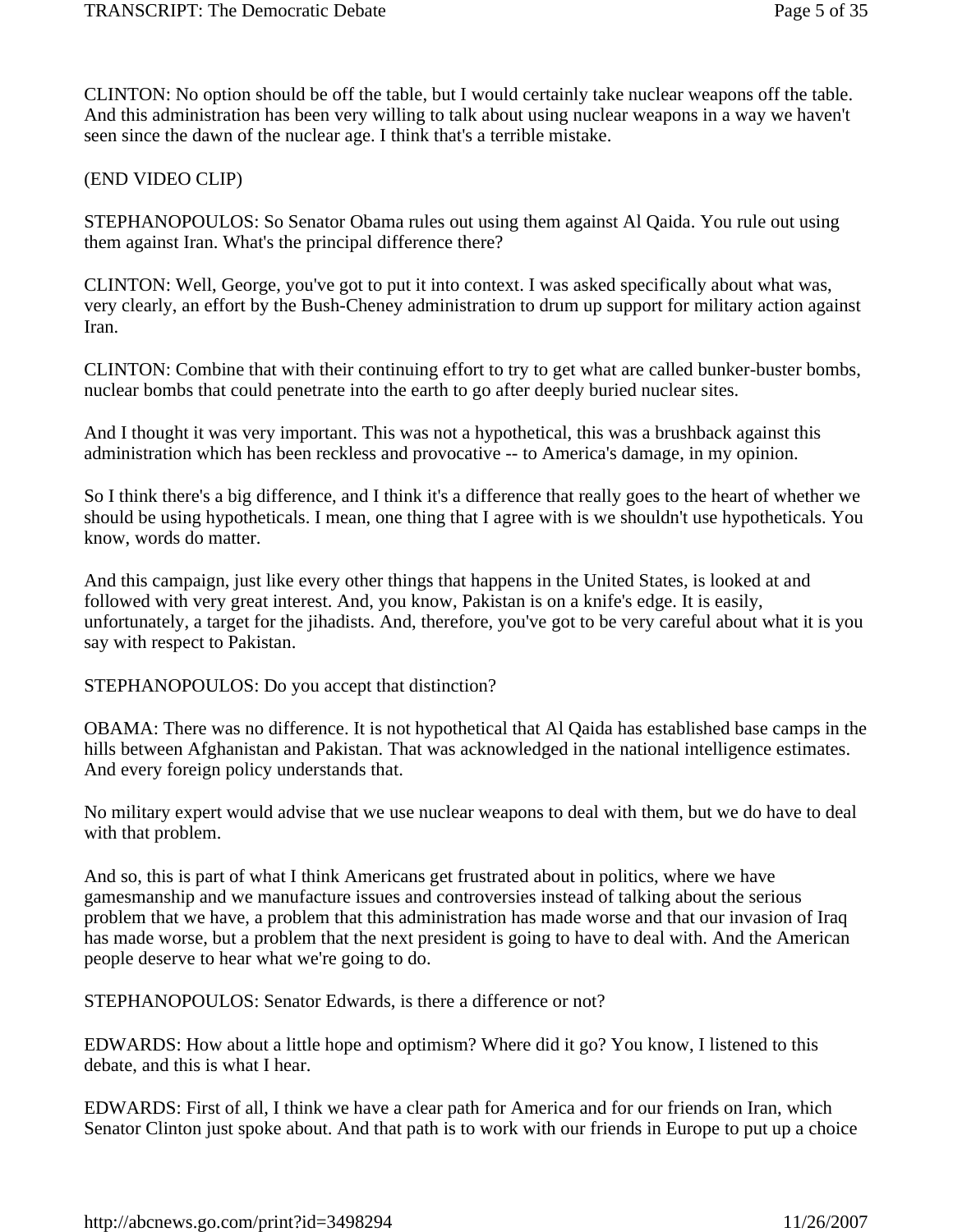between carrots and sticks on the table for the Iranian people. Because there is a division between the Iranian people and their radical leader, Ahmadinejad. There's no question about that. We can take advantage of that. We should take advantage of that, drive a wedge between the two.

In the case of Pakistan, the truth of the matter is: Musharraf is not a wonderful leader, but he provides some stability in Pakistan. And there is a great risk, if he's overthrown, about a radical government taking over.

They have a nuclear weapon. They're in constant tension with India, which also has a nuclear weapon, over Kashmir. I mean, it's a dangerous, volatile situation.

But the last thing I want to say about this is it's not shocking that -- first of all, I think Senator Obama is entitled to express his view. And it's not shocking that people who have been in Washington a long time criticize him when he comes along and expresses his view.

EDWARDS: I think his view adds something to this debate, and I think he ought to be able to express it.

STEPHANOPOULOS: But is he right or wrong?

EDWARDS: On which issue?

STEPHANOPOULOS: The one I just asked, was there a difference between Senator Clinton and Senator Obama on this issue.

EDWARDS: I personally think, and I would as president, not talk about hypotheticals in nuclear weapons. I think that's not a healthy thing to do. I think what it does for the president of the United States is it effectively limits your options. And I do not want to limit my options, and I don't want to talk about hypothetical use of nuclear weapons.

I would add to that that I think what the president of the United States should actually do, beyond stopping bunker-buster nuclear weapons, which this administration's moving forward with, is what America should do and what I would do as president, is to actually lead an international effort over time to eliminate nuclear weapons from the planet. That's the way to make the planet more secure.

### (APPLAUSE)

STEPHANOPOULOS: Senator Gravel, then Governor Richardson.

GRAVEL: That's very good but, under the last 25 years, this nation has continued to expand its nuclear capability.

GRAVEL: I would say that, essentially, they're all wrong on this. They're, sort of, leading up -- the administration is cooking the books, the intelligence on Iran.

And we're playing into this. And I'm very concerned. I would hope the Congress would pass a resolution saying, under no circumstances do you invade Iran.

Stop and think. What have we -- what have they done to us?

They're giving us intelligence, saying that they're destroying our troops. Well, what about our trying to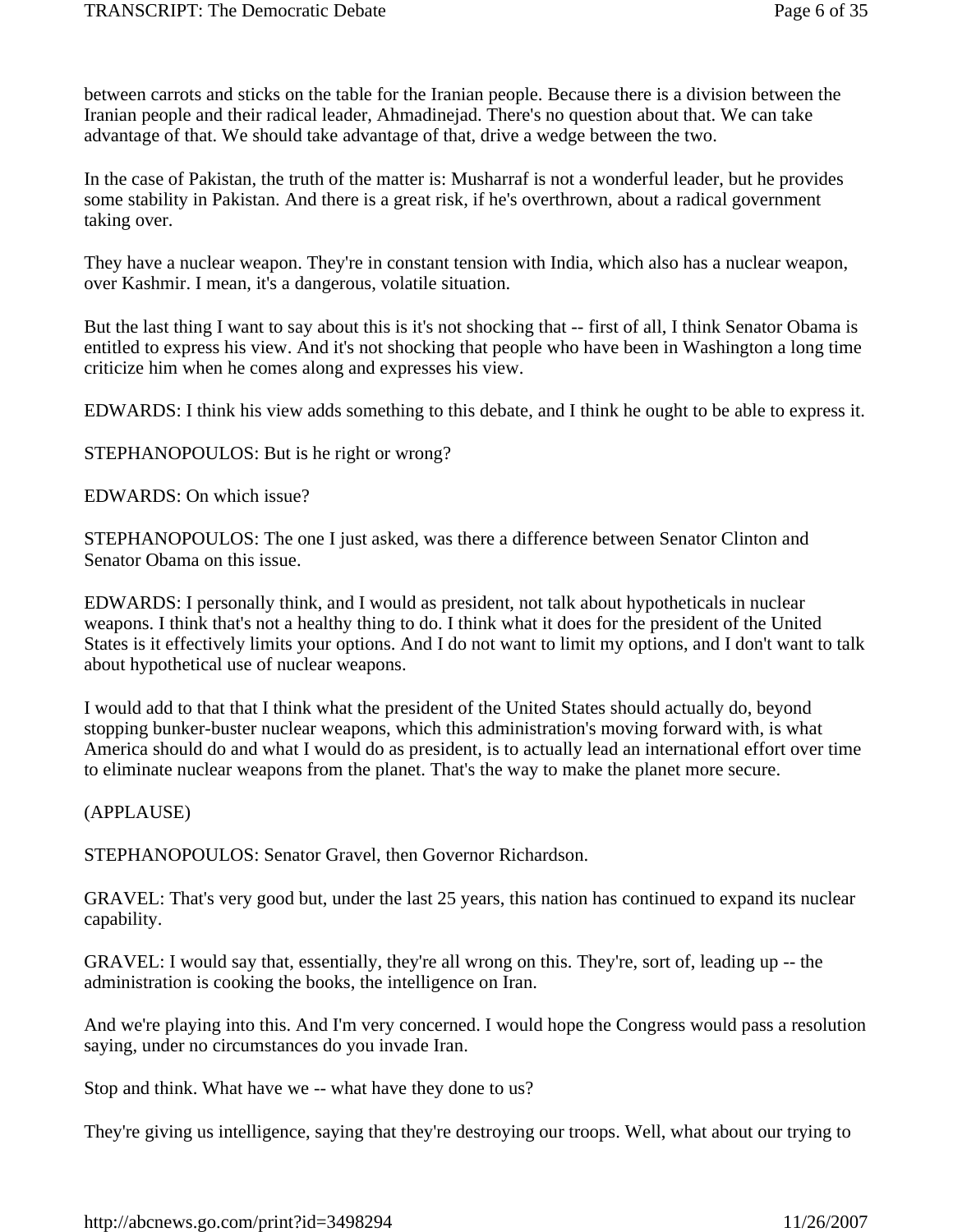destabilize their government, which we've been doing for the last 25 years?

We destroyed their democracy. And now we're looking at them as an excuse to expand the war, which is the plan the neocons had back in 1997. And so, when Democrats buy into the problem of Iran, they just help Vice President Cheney, who should be committed, with his recent statements...

### (LAUGHTER)

### (APPLAUSE)

RICHARDSON: You know, when a president talks about foreign policy, a president has to be clear.

RICHARDSON: And this talk about hypotheticals, I think, is what's gotten us in trouble. Here's what I would do on nuclear weapons: I wouldn't, as an American president, use nuclear weapons first. However, you can never take the military option off the table.

The key is that in our foreign policy today, this administration has used the military option preemption. It should be diplomacy first, negotiation, build international support for our goals, find ways that America can get allies in our fight against terrorism, against nuclear proliferation.

We should have a treaty on fissionable material, loose nuclear weapons -- that's even more dangerous today than nuclear weapons.

STEPHANOPOULOS: Let me turn now to the second question I raised, the topic question about Senator Clinton. And outgoing White House counsel Karl Rove opined on that this week. He was on Rush Limbaugh. Here's what he had to say.

(BEGIN VIDEO CLIP)

KARL ROVE: There is no front-runner who has entered the primary season with negatives as high as she has in the history of modern polling. She's going into the general election with, depending on what poll you're looking at, in the high forties on the negative side and just below that on the positive side.

And there's nobody who's ever won the presidency who started out in that kind of position.

### (END VIDEO CLIP)

STEPHANOPOULOS: Now, Senator Obama, I know you're loathe to agree with Karl Rove on just about anything.

### (LAUGHTER)

#### OBAMA: I am.

STEPHANOPOULOS: But the Associated Press this week wrote an article. They talked to 40 Democratic activists and officeholders across the country. It led to the series of headlines across the country: "Democrats worry Clinton may weigh down lesser candidates"; "Democrats worry Clinton may hurt the rest of the ticket."

Are they right to be worried?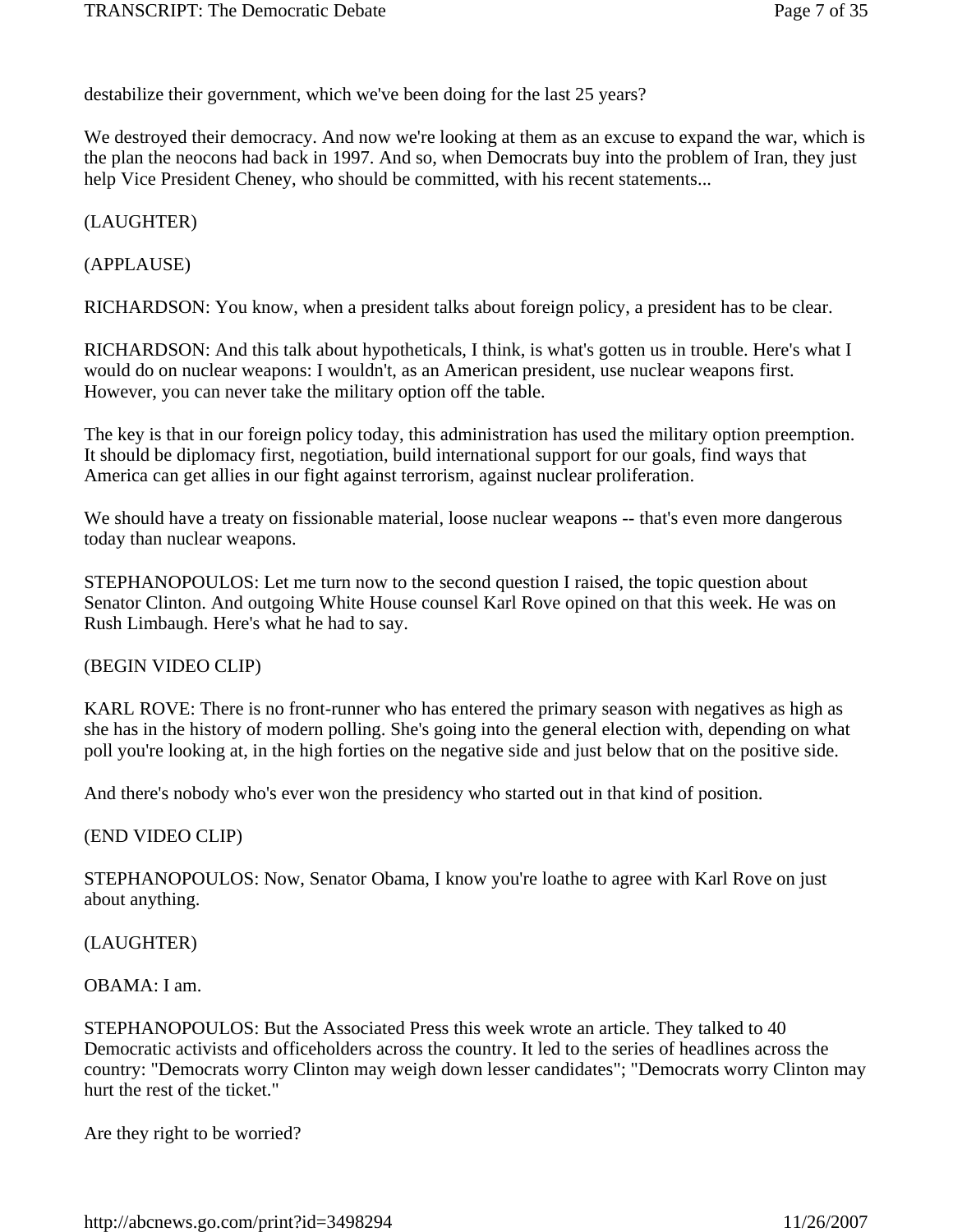OBAMA: You know, I think Senator Clinton and all the candidates up here are capable. And whoever wins the general election I believe -- whoever wins the primary I believe is going to win the general election.

But I think there's something bigger at stake here. We all agree that the last six years have been disastrous for America, both at home and abroad. But the fact is that the big challenges we face, whether it's health care or a bold energy strategy or schools that aren't producing young people that can compete on the global stage, those are problems that pre-date the Bush administration.

OBAMA: They're not just Republican problems. They're Democratic problems and American problems. And, you know, I think a winning strategy is not crafted by a political calculus that divides the country into red states and blue states.

So what I've been trying to express in my campaign is that if you believe that part of the problem is the failed politics of Washington and the conventional thinking in Washington, if you're tired of the backbiting and the score keeping and the special-interest-driven politics of Washington, if you want somebody who can bring the country together around a common purpose and rally us around a common destiny, then I'm your guy.

STEPHANOPOULOS: But when you say that, are you saying that Senator Clinton is part of the failed politics of Washington, or not?

OBAMA: What I'm suggesting is that we're going to need somebody who can break out of the political patterns that we've been in over the last 20 years. And part of that is the notion that half the country's on one side; the other half's on the other.

OBAMA: You maybe have a few people in Iowa or a few people in Ohio and Florida who we're all battling over, and afterwards, we can't govern.

And what I'm interested in is not only winning the election, but also providing relief to people who don't have health care, making sure that we're tackling climate change in a serious way. And I think that's going to require building a new majority, getting new people involved in the process, and I wouldn't be running if I didn't believe that I was the person best equipped to do that.

### (APPLAUSE)

STEPHANOPOULOS: So the answer is yes?

OBAMA: The answer is: I would not be running if I did not believe that I was the best person to do this.

EDWARDS: Well, let me just say -- I have a slightly different view. Here's what I believe. I think we were out of power in the Congress for 13 years. In November of 2006, the Democrats took over the Congress again. I think there was a reason for that. Because the Democrats in November of 2006 stood for change.

America wants change in the most serious way. And if we become the party of status quo in 2008, that's a loser.

EDWARDS: If we...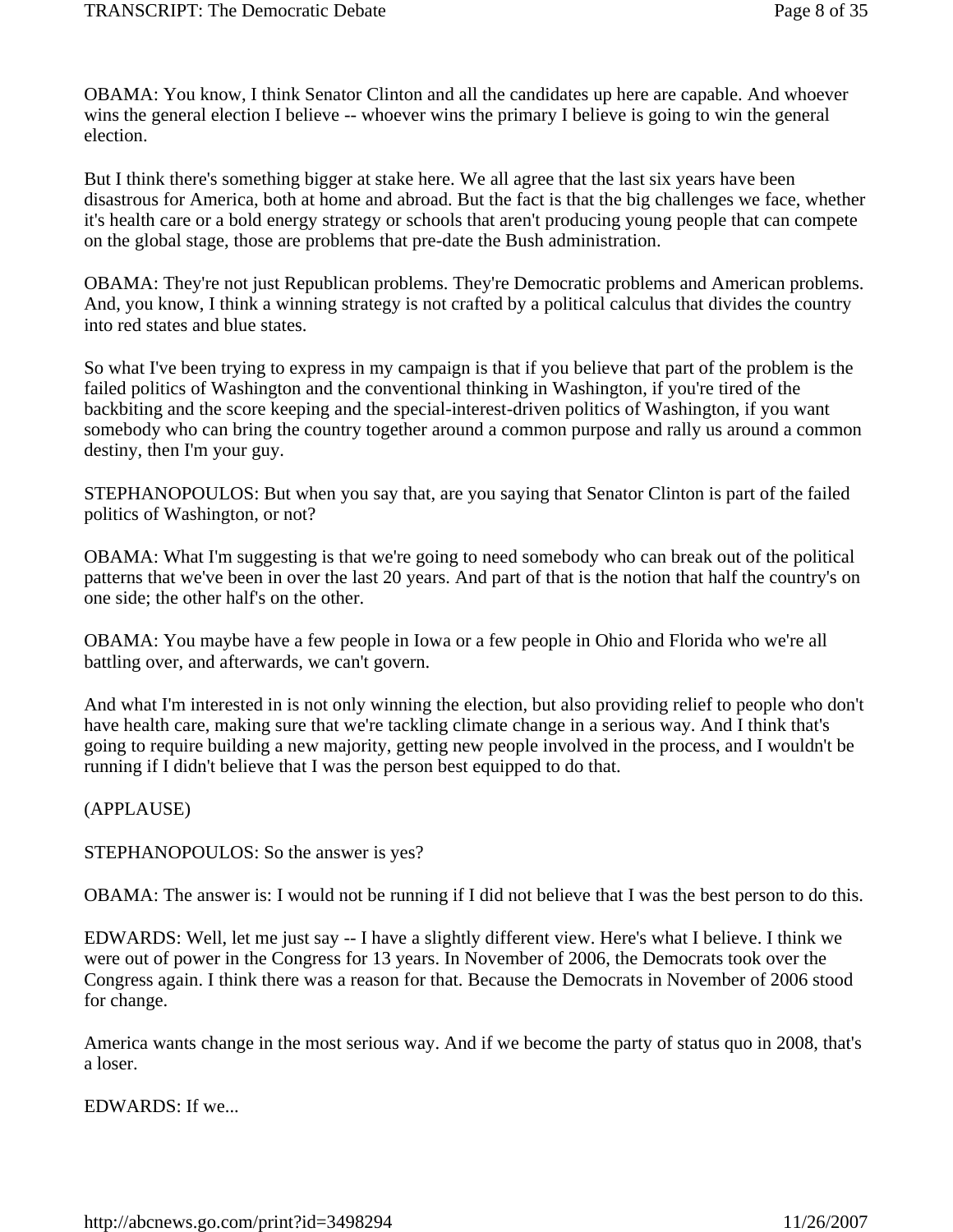STEPHANOPOULOS: Well, that is the fundamental question, though.

EDWARDS: ... maintain -- but let me finish. If we maintain the momentum of change, yes, we will win again in 2008. I think that's the question. And the real question for Democratic caucus-goers and voters across this country is, "Who's most likely to bring about change?"

Here's what I believe: I don't believe you can change this country without taking on very entrenched interests in Washington, including lobbyists, that stand between us and the change America needs. And I don't believe you can do it by sitting at a table, negotiating with them and trying to bring them together.

These people will never give away their power voluntarily. We have to take their power away from them. This is what I've been doing my whole life, and that is why I believe I am the candidate who can bring change to this country.

(APPLAUSE)

STEPHANOPOULOS: And you're seeing that Senator Clinton is not?

EDWARDS: Listen, Senator Clinton, both as first lady and as a United States senator, has done a terrific job. She's been in Washington a long time. I've asked -- Senator, I have never taken money from Washington lobbyists.

EDWARDS: Senator Obama is not taking it in this campaign. I applaud him for that. And I've said: Why don't we all make an absolutely clear statement that we are the Democratic Party; we're the party of the people; we are not the party of Washington insiders?

And we can say it clearly and unequivocally, by saying we will never take another dime from a Washington lobbyist.

(APPLAUSE)

I've asked the other candidates to join me in that.

(APPLAUSE)

And at least, until now, Senator Clinton's not done it.

STEPHANOPOULOS: Senator Clinton, will you do it?

CLINTON: Well, I don't think Karl Rove's going to endorse me. That becomes more and more obvious. But I find it interesting he's so obsessed with me. And I think the reason is because...

### (LAUGHTER)

... we know how to win. I mean, you know, I have been fighting against these people for longer than anybody else up here. I've taken them on and we've beaten them.

And I'm very excited about my campaign. I had 18 wonderful years in Arkansas. I'll be there tomorrow, where the governor will be endorsing me.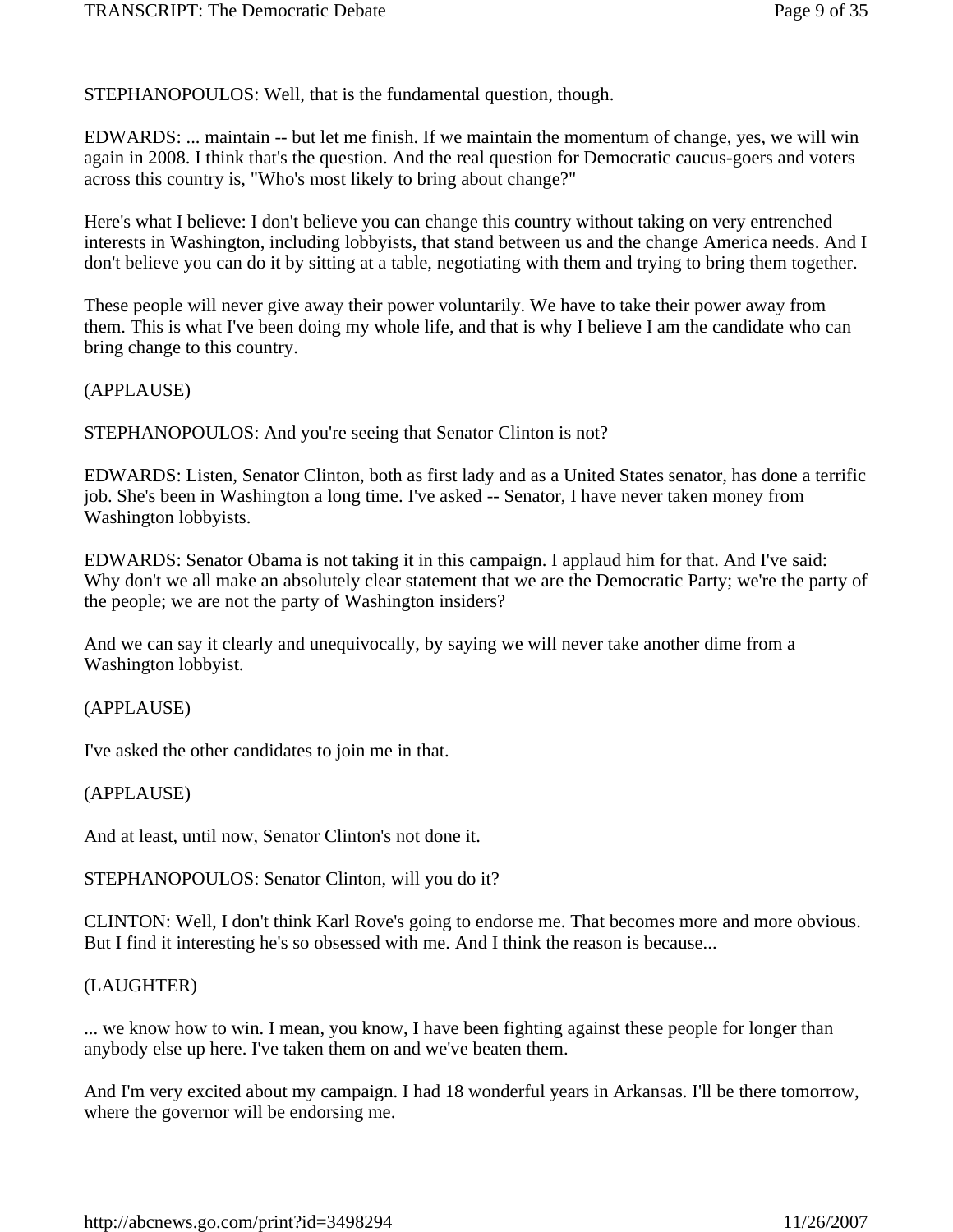I've had wonderful experiences in upstate New York, where many of the people who voted for me had never voted for a Democrat before.

And you know, the idea that you're going to escape the Republican attack machine and not have high negatives by the time they're through with you, I think, is just missing what's been going on in American politics for the last 20 years.

(APPLAUSE)

CLINTON: And the reason -- the reason why we're going to win is because we have a better vision for America, we know how to bring about change, and I know how to beat them.

So, yes, they're going to be driving up negatives and making all these comments. Doesn't matter to me a bit.

What's important is what's happening in the lives of the American people. And the kind of change I'm interested in is how we help more Americans get to the American dream.

And that means universal health care. That means new jobs for the middle class with rising incomes. It means what I have fought for, for more than 35 years.

And I am proud of my campaign, and it's getting better every single day.

STEPHANOPOULOS: Senator Clinton...

CLINTON: So I'm looking forward to going up against whoever the Republicans nominate.

(APPLAUSE)

STEPHANOPOULOS: How about this point, though, that Senator Edwards raises? He says the fact that you're taking money from lobbyists symbolizes that you're part of the status quo, part of the failed politics of Washington.

CLINTON: Well, George, I believe we have to change Washington. I've stood up against the special interests, I've taken them on. I took them on, on health care. I took them on and voted against a lot of their special interest legislation, like class action reform, which is just really another way of lining the pockets of big business.

CLINTON: I've taken them on on so many different fronts.

But there is this artificial distinction that people are trying to make. Don't take money from lobbyists, but take money from the people who employ and hire lobbyists and give them their marching orders. Those are the people that are really going to be pushing back.

I think we can do a much better job if we say we have got to move toward public financing, get the money out of American politics, because it's the people who employ the lobbyists who are behind all the money in American politics.

(APPLAUSE)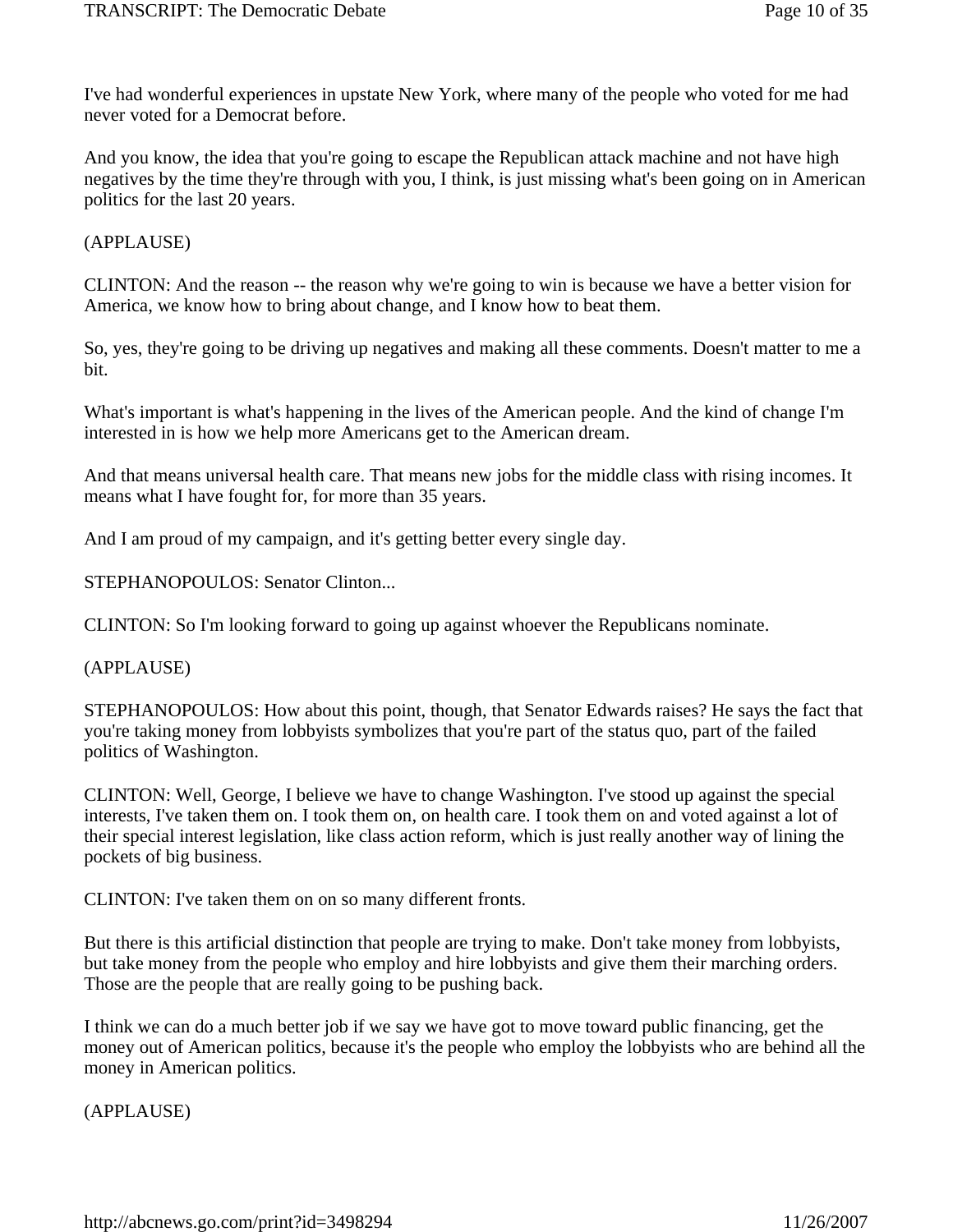I think what we need to do is go after a better agenda of reform.

STEPHANOPOULOS: Back to you, Senator. She says the distinction is artificial.

EDWARDS: The distinction is not artificial. But first of all, Senator Clinton did a terrific job in the 1990s trying to do something about health care in this country. She deserves credit for that.

But here's what I believe: The reason we don't have universal health care in America today is because of the insurance industry, the drug companies and their lobbyists.

EDWARDS: It's that simple.

#### (APPLAUSE)

And, George, we need -- and there's a fundamental question here: Whether you believe, whether voters believe the way we're going to have universal health care is to deal with those people, to make a deal with them. I don't. I don't think it'll work.

I don't think we should be taking their money. I think we ought to make it absolutely clear that we're not going to take money from insurance company lobbyists or drug company lobbyists, these big corporate lobbies, that actually killed -- killed -- the health care effort that was done in the 1990s.

STEPHANOPOULOS: Senator Dodd, I want to ask you...

EDWARDS: Let me finish. Let me finish.

STEPHANOPOULOS: I want to ask...

EDWARDS: The question is -- the question is: What will bring change? What will bring change?

My belief is you have to take these people on and beat them to bring change. You can't sit at a table and negotiate with them.

STEPHANOPOULOS: Senator Dodd, will you accept the challenge from Senator Edwards?

DODD: Well, look, first of all, I find this sort of situational ethics here. I mean, over the years, the fine people taking money from one group or the other were sort of competing with each other as to which group is a good or bad group here.

The fact of the matter is: I've been supporting, for years and years, public financing of federal offices.

DODD: That's what needed in this country.

(APPLAUSE)

We're never going to solve this problem, unless we move in that direction.

#### (APPLAUSE)

And, certainly, it's not only the money you take, but what are you doing? How are you casting your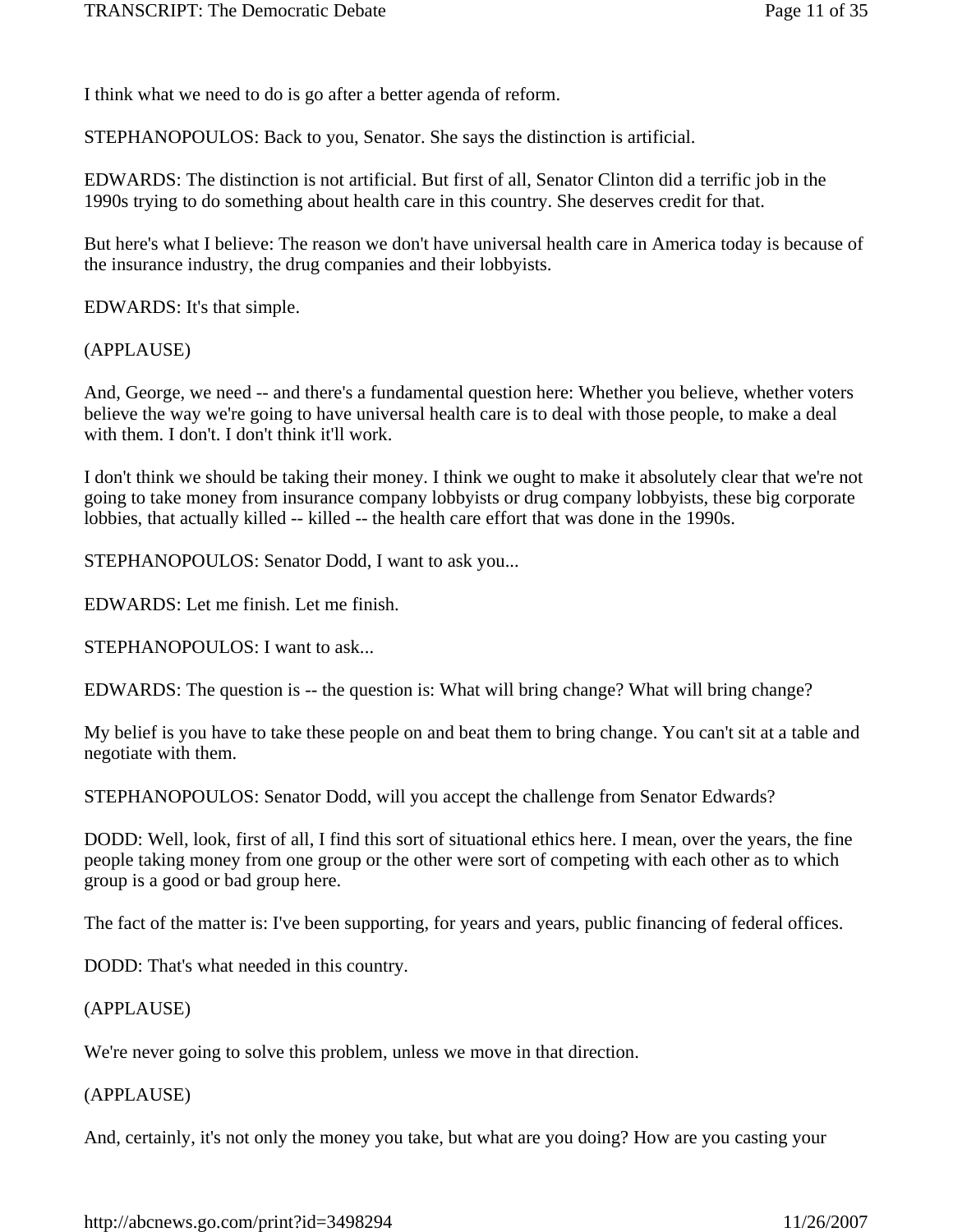votes? Where were you on bankruptcy? Where were you on dealing with the estate tax reform?

Those critical questions that affect people in this country are very important considerations. But public financing is where we need to be.

And let me point out as well, George, here, if I may as well here, it's about getting this job done. We don't elect a king or a queen or a dictator in November, we elect a president. The margins are thin. No one political party is going to write all of this. It takes leadership that knows how to bring people together.

It's what I've done for 26 years. When I wrote the Family and Medical Leave Act -- three presidents, two vetoes to go through in seven years. But I brought Republicans to the table around a Democratic principle.

The idea we're going to go down there, any one of us is elected president, and write all the rules and decide what it's going to be is not the case. It's not how it happens.

We need leadership that's been tested and proven to bring success between the political parties to get the job done for America.

DODD: That's the kind of leadership that's needed in 2008.

STEPHANOPOULOS: Congressman Kucinich, is this debate over lobbyists real or artificial?

KUCINICH: Actually, George, this debate is insufficient, because you're really not including all the candidates here...

STEPHANOPOULOS: Just called on you.

KUCINICH: ... and polarize -- you're trying to polarize people out of the race. Now, let me talk about an issue that concerns the people of Iowa, and that is health care. The Iowa AF of L-CIO, two days ago endorsed H.R. 676, a not-for-profit health care system, a bill that I'm the coauthor of.

And Senator Edwards said that, you know, we're talking about challenging the insurance companies. Well, actually, every other health care plan represented by everyone else here on stage keeps the private insurers in charge.

Matter of fact, according to an article in the Nation, Humana, which participates in a hedge fund called Fortress, is in a position to just clean up with the privatization of Medicare.

I'm the only one up here who challenges this system of premiums, co-pays and deductibles.

KUCINICH: So let's give the American people a real choice, not a conditioned choice, based on polls, but a choice that's based on their practical aspirations for health care for their families, for a not- forprofit system.

We have to break the hold, which the insurance companies and the pharmaceutical companies have on health care.

#### (APPLAUSE)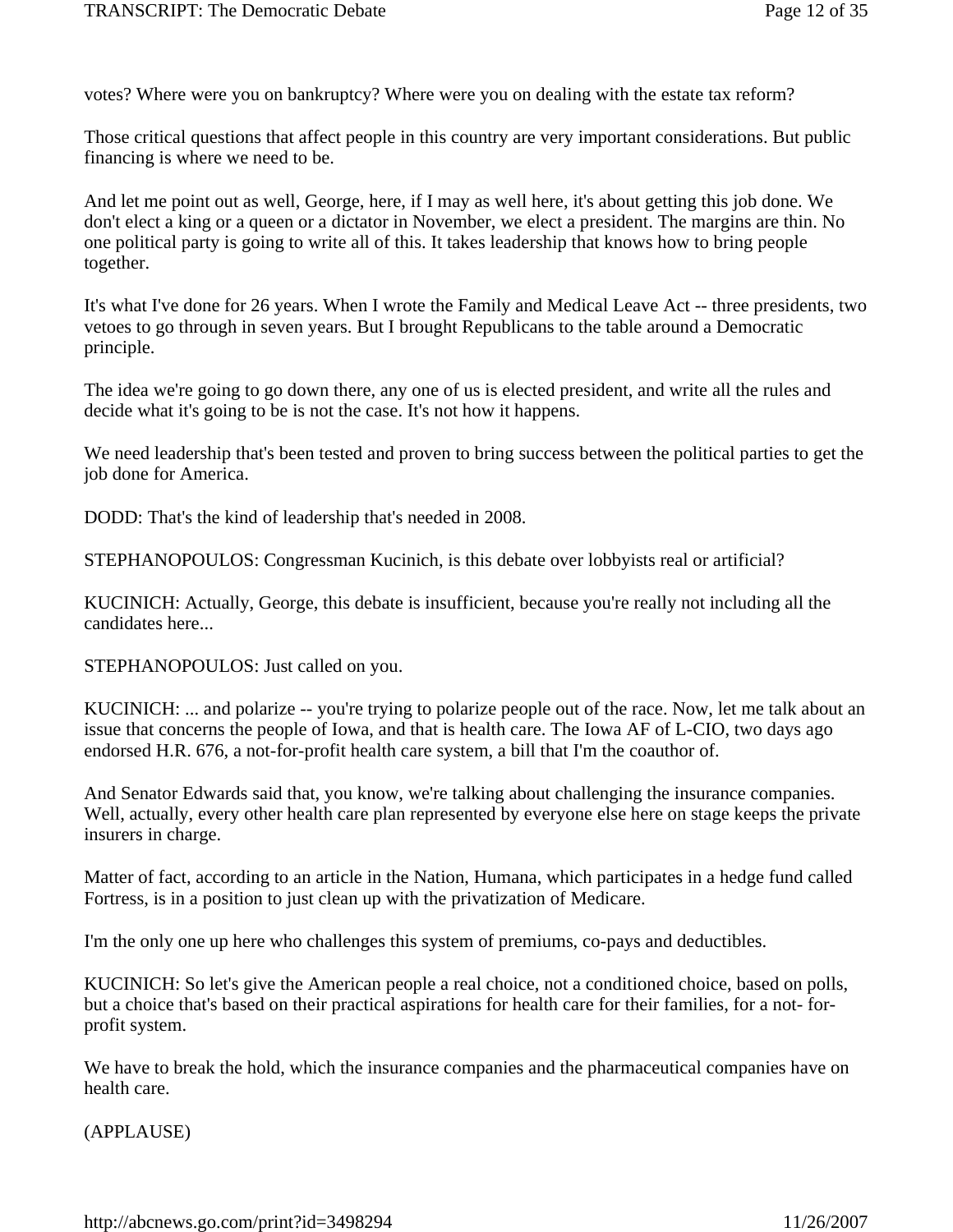STEPHANOPOULOS: I want to move on to another issue we're hearing about a lot from the voters from Iowa in the poll. More voters wrote in questions for us on the issue of Iraq than any other single issue.

They all wanted to know what your plans were to get out of Iraq, and to get out safely from Iraq.

Senator Biden, you've put up an ad, just this morning, here in Iowa, on that subject. Here's part of it.

(BEGIN VIDEO CLIP)

BIDEN: We were leaving Baghdad and it was pitch black. As I climbed into the C-130, strapped into the middle of that cargo bay was a flag-draped coffin. It turned that cargo bay into a cathedral. And all I could think of was the parents waiting at the other end.

We must end this war in a way that doesn't require us to send their grandchild back.

(END VIDEO CLIP)

STEPHANOPOULOS: Let me turn the questioning, now, to David Yepsen.

YEPSEN: Governor Richardson, is that ad right, that Senator Biden is the only candidate with a plan?

RICHARDSON: No. I have a plan. Here's my plan: My plan is that, to end this war, we have to get all the troops out, all of them. Our kids are dying. Our troops have become targets.

My plan has diplomacy, a tri-partite entity within Iraq, a reconciliation among the three groups. I would have a division of oil revenues. I'd have an all-Muslim peacekeeping force, headed by the United Nations, a donor conference.

But none of this peace and peace building can begin until all of our troops are out.

We have different positions here. I believe that if you leave any residual forces, then none of the peace that we are trying to bring can happen. And it's important.

RICHARDSON: And it's critically important that we do this with an orderly timetable. But what is key is all of the troops out -- no residual forces. You leave residual forces behind, the peace cannot begin.

YEPSEN: You're right. We do want to have a debate.

Senator Biden, what's your reaction to that?

BIDEN: My reaction is that it's time to start to level with the American people. This administration hasn't been doing it for seven years. We should.

The fact of the matter is, there's much more at stake in our security in the region depending on how we leave Iraq.

If we leave Iraq and we leave it in chaos, there'll be regional war. The regional war will engulf us for a generation. It'll bring in the Shia, it'll bring in the Saudis, it'll bring in the Iranians, it'll bring in the Turks.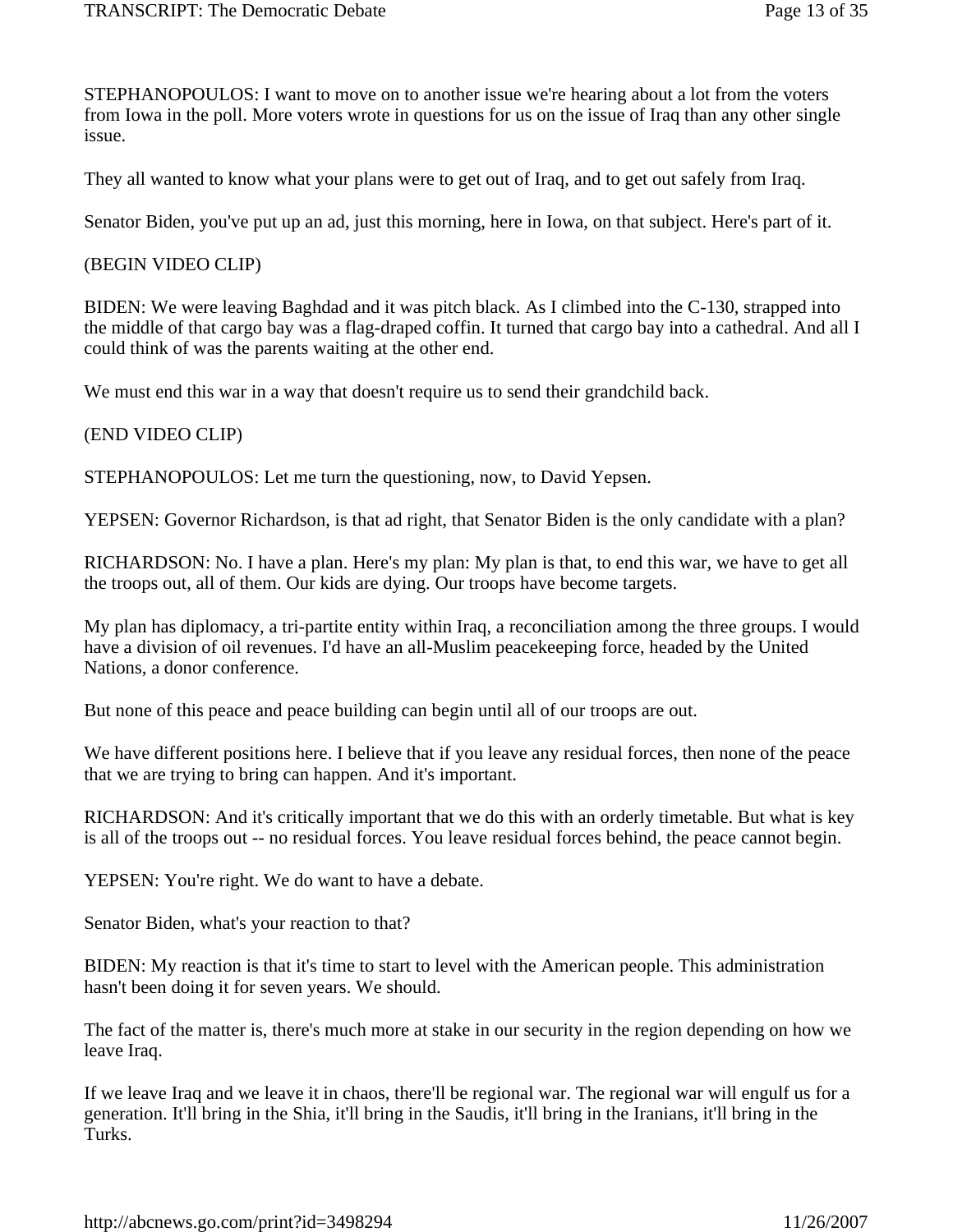I laid out a plan a year ago with Leslie Gelb. It said that what we should do is separate the parties, give them breathing room in order to establish some stability.

I notice most of my colleagues are coming around to that plan these days. But the bottom line is it's going to one full year, if you argued tomorrow to get every single troop out.

And when you begin to take the troops out, what are you going to do with the 4,000 or 5,000 civilians that are left inside the Green Zone?

YEPSEN: Governor, quickly?

RICHARDSON: Well, Anthony Cordesman from ABC News, a distinguished military expert -- many generals agree with me that we can complete this withdrawal within six to eight months.

Let me give you an example. Today in the Iraq war, through Kuwait over a three-month period, we have moved 250,000 of our troops. We would move them through roads in Kuwait. We would move them in roads through Turkey. We can do this negotiating with the Turks.

YEPSEN: Senator Clinton, help a Democrat out. You've got the chairman of the Foreign Relations Committee saying one thing, and I've got a former U.N. ambassador saying something else. Who's right?

CLINTON: Well, let me tell you what I would do, because I think that we need to do three things. We need to begin moving our troops out, and we have to do it carefully and responsibly. Joe is absolutely right.

Moving troops out cannot happen without careful planning, which is why I've been pushing the Pentagon to make sure they're actually planning because they've been resistant to doing so.

Secondly, we need much stronger pressure on the Iraqi government than this administration has been willing to bring.

CLINTON: And I would certainly condition any aid of any kind on their actually making the political decisions that they have been reluctant and unwilling to do so far. There is no...

### (CROSSTALK)

CLINTON: There is no military solution. Everybody agrees with that. And the political solutions seem to be out of the grasp of the Iraqis, because they're still jockeying for power.

And then of course, we would have, as Bill suggested, an intensive regional and international diplomatic effort.

But I think that, you know, this is going to be very dangerous and very difficult. A lot of people don't like to hear that.

But, if you look at how we would have to take our troops out, plus the equipment, which we would not want to leave, plus what we do with the people in the Green Zone, plus what we do with the Iraqis who sided with us -- thousands of them -- plus, what we do with the more than 100,000 American contractors who are there -- this is a massive, complicated undertaking.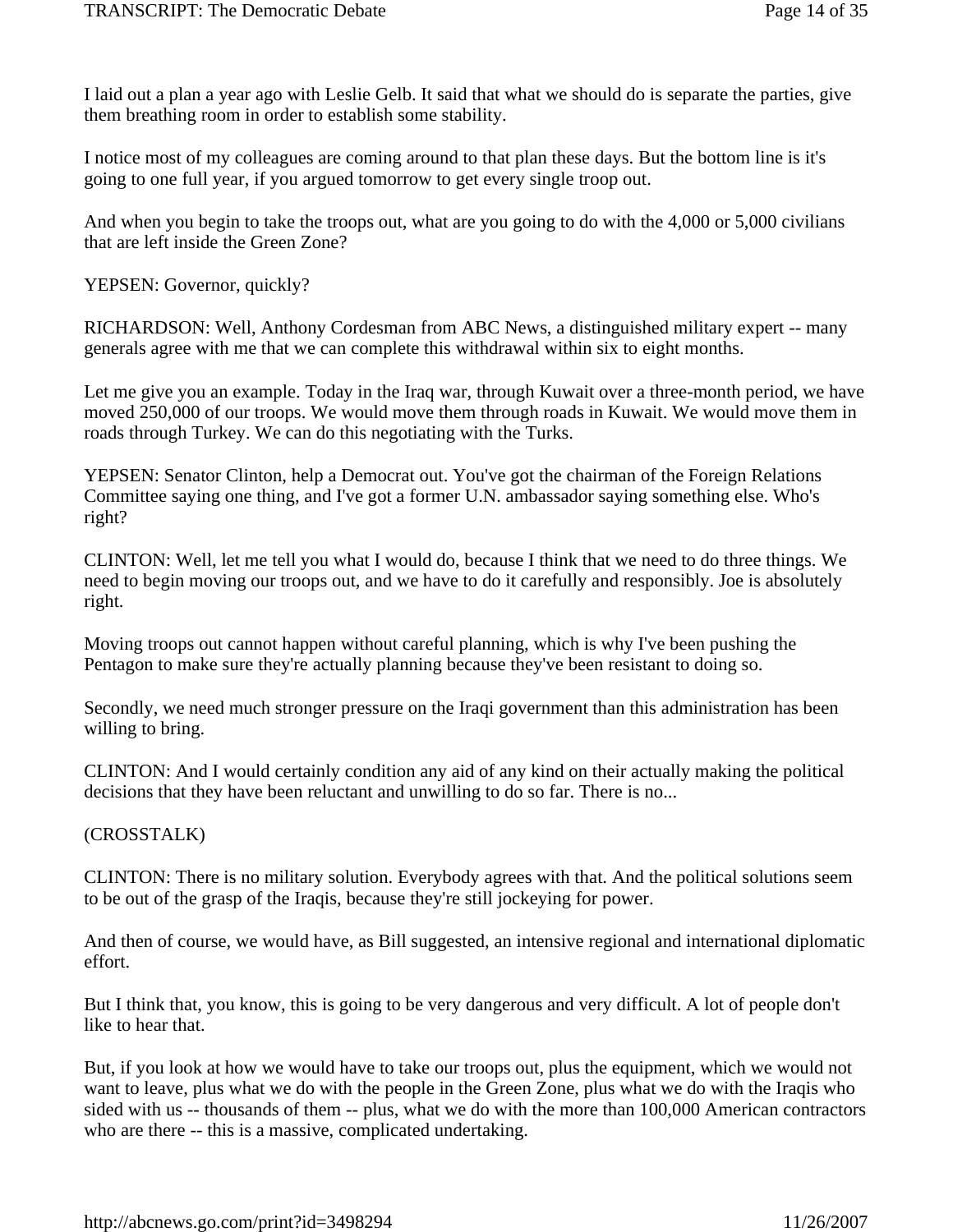CLINTON: And we do have to do it as carefully and responsibly as possible, and I think my plan takes all of that into account.

STEPHANOPOULOS: So does that mean that Governor Richardson just is wrong when he says that all troops, all troops, except for protection of the embassy, can be out by the end of the year?

CLINTON: Well, I think that based on the conversations I've had with military planners and outside experts, Joe is right, that this is going to take a while. People say you can move maybe a brigade to two brigades a month.

It is so important that we not oversell this. We've got to move them as quickly as possible, but you also have to move out the equipment. There has been no indication that the Turks are willing to let us move out. They wouldn't let us move in.

That means we go back down through the south. And if you remember, when we were supposedly on the road to liberation, we were attacked by Shiites back in March and April of 2003. So this...

GRAVEL: George, could I respond?

CLINTON: ... is not going to be easy or safe.

CLINTON: And we've got to be very careful about how we do it.

STEPHANOPOULOS: I want to get everybody in on this question. First let me just find out if anybody agrees with Governor Richardson on this question.

Senator Gravel, do you agree with Governor Richardson?

GRAVEL: No, I disagree with him. And I disagree with Joe Biden. And I disagree with Hillary.

### (LAUGHTER)

Well, stop and think here. Why do we think that we can rule that country?

This is American imperialism you're hearing up here. And that hasn't worked and it will never work.

Who are we to tell the Iraqis -- we're trying to make them the fall guy, not our stupid mistakes. Oh, it's the Iraqis won't stand up.

I'll tell you what. Pull everybody out and turn to the Iranians, who helped us defeat the Taliban initially. It was the Iranians. So if we don't bring the Iranians to help us, or the Syrians, or Saudi Arabia, of course it's going to be a disaster.

They have more at stake in that area of the world than we do.

STEPHANOPOULOS: So you would pull out. Senator Edwards...

### (CROSSTALK)

GRAVEL: ... would do is pull back and use diplomacy.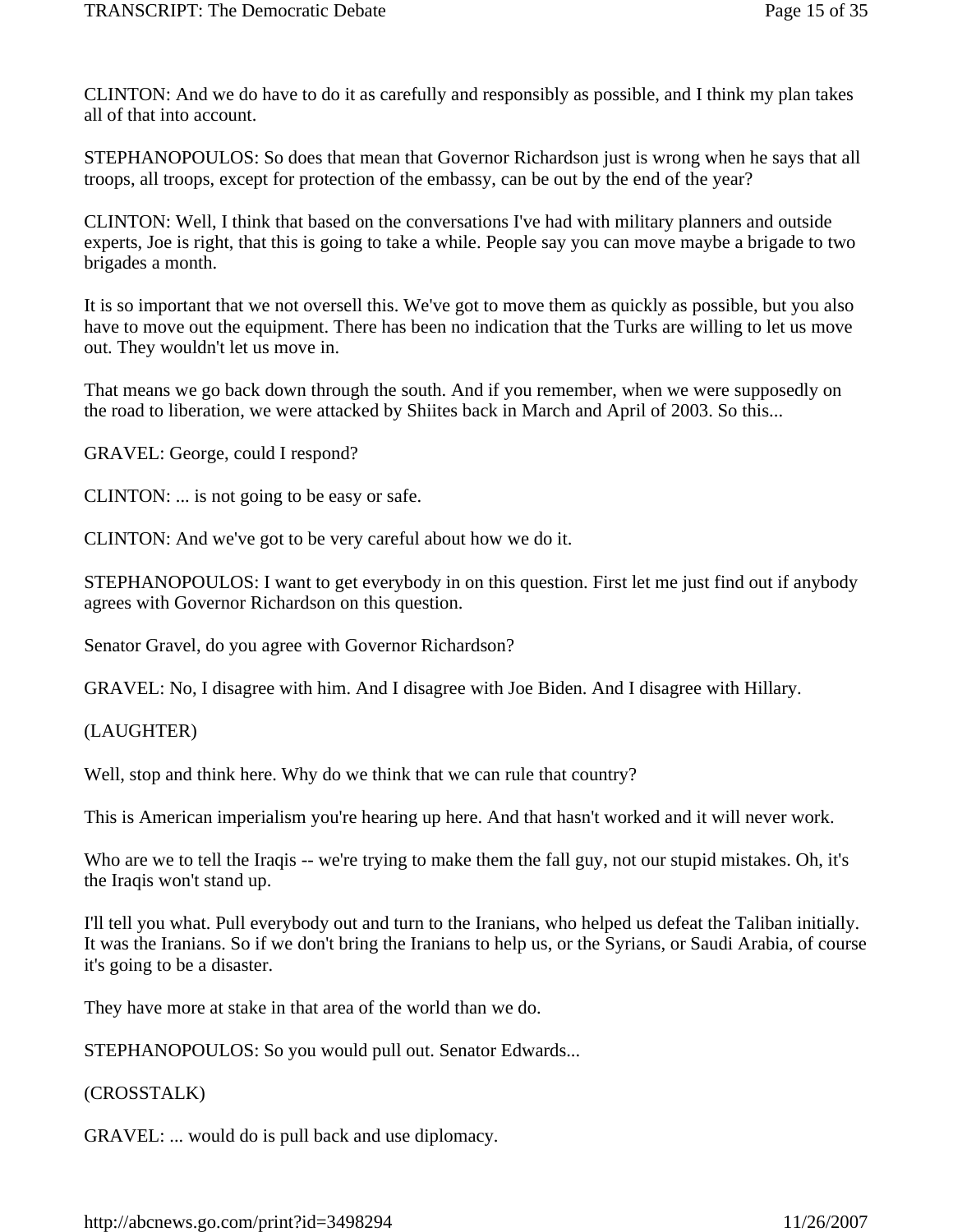STEPHANOPOULOS: Thank you.

Senator Edwards, can all the troops be out, except for protection of the embassy, by December?

EDWARDS: I couldn't hear the...

STEPHANOPOULOS: By December. By Governor Richardson's plan.

EDWARDS: I think it would be hard to do by December. I think we can responsibly and in a very orderly way bring our troops out over the next nine or 10 months.

But one thing I want to say, as I'm listening -- I know you're trying to create a fight up here, I understand that, but any...

STEPHANOPOULOS: I want to find out what you all think.

EDWARDS: ... any -- any Democratic president will end this war. That's what we know.

And secondly...

(APPLAUSE)

... the differences between us, whether it's Senator Clinton or Senator Dodd or Governor Richardson or Senator Biden, all of whom I have enormous respect for, the differences between all of us are very small compared to the differences between us and the Republican candidates, who the best I can tell are George Bush on steroids.

(LAUGHTER)

They're going to keep this war going as long as it can possibly go. That's exactly what's going to happen.

RICHARDSON: With all due respect, I'd like to ask Senator Clinton, Senator Biden, you're saying you're going to leave residual troops behind. I don't know, is it 25,000, 50,000, 75,000?

RICHARDSON: You're also saying, I think, Senator Clinton, that all combat troops should come out. Now, for the non-combat troops, how are they going to protect themselves?

My point is that by taking them all out, all our troops are no longer targets. And then Al Qaida and the insurgents, both that see American troops as their prey, will now turn on each other.

And so, what we are now to do is force this negotiation, this reconciliation process, which I believe Joe Biden's plan has potential, a possible partition. Or division of oil revenues. An all-Muslim peacekeeping force. Get Turkey, get Jordan, get Egypt. Talk to Iran and Syria. Bring them in.

What is needed here is stability, and I think that all of these countries can be invested in a plan for stability. Nobody wants a civil war or a sectarian conflict -- and by the way, it's already happening. And what we need is stability.

RICHARDSON: But you can't have stability without any American troop there. That's my point. So I'd like my question answered. What is the purpose of the residual force?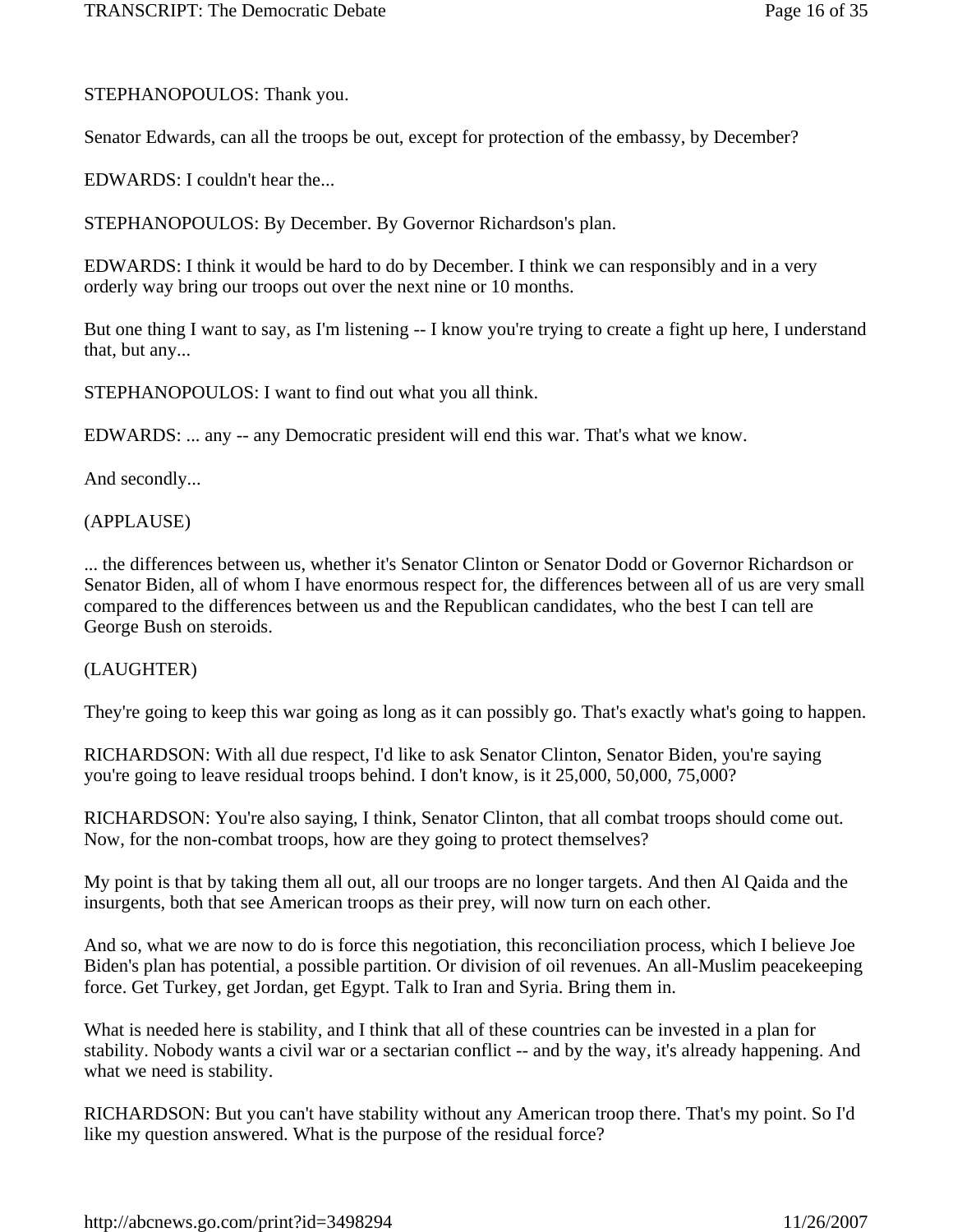BIDEN: I'll answer that, if I may.

STEPHANOPOULOS: And I also want Senator Clinton and Senator Obama on that question. You go first.

BIDEN: Look, the fundamental disagreement I have with my colleagues up here is that they seem to cling to the fundamental strategic mistake that everyone on both sides plays to, and that is that there is any possibility in the lifetime of anyone here of having the Iraqis get together, have a unity government in Baghdad that pulls the country together.

That will not happen, George. It will not happen in the lifetime of anyone here.

Secondly, the point is that you have to separate the parties to give them breathing room. You have to get them out of each other's face, just like we did in the Balkans, the same exact thing.

Third piece I'd make to you is that there's much more at stake here. This war must end, but there's much more at stake as to how it ends.

BIDEN: If it ends with this country splintering, we will have, for a generation, our grandchildren, engaged in a regional war that will be consequential far beyond -- far beyond Iraq.

America's security interests are at stake. You will see Turkey move in and take on the Kurds. You will see the Iranians move in and pick sides among the Shias. You will see Saudi Arabia and Syria continue to fund the most radical extreme elements of the jihadis.

STEPHANOPOULOS: Senator Biden, I think everyone agrees, everyone is afraid of the things you just outlined right there.

But this is a fundamental difference with respect, Senator Edwards.

Governor Richardson says that every troop except for protection of the embassy can be out by December, and if they're not, then the conflict is going to continue.

BIDEN: They cannot be out by December...

STEPHANOPOULOS: Wait...

BIDEN: Look, we've had 20,000 Western troops in a place where there's more sectarian violence -- from Vlad the Impaler to Milosevic -- than in 5,000 years of history in Iraq.

BIDEN: And what did we do? We separated the parties. There's not one single troop has been killed, not one, in the last 10 years. There is peace. There is a circumstance where the genocide is ended. They're becoming part of Europe.

Every troop must be out over time if there is not a political agreement.

RICHARDSON: Joe, answer my question.

BIDEN: But if there is a political -- yes.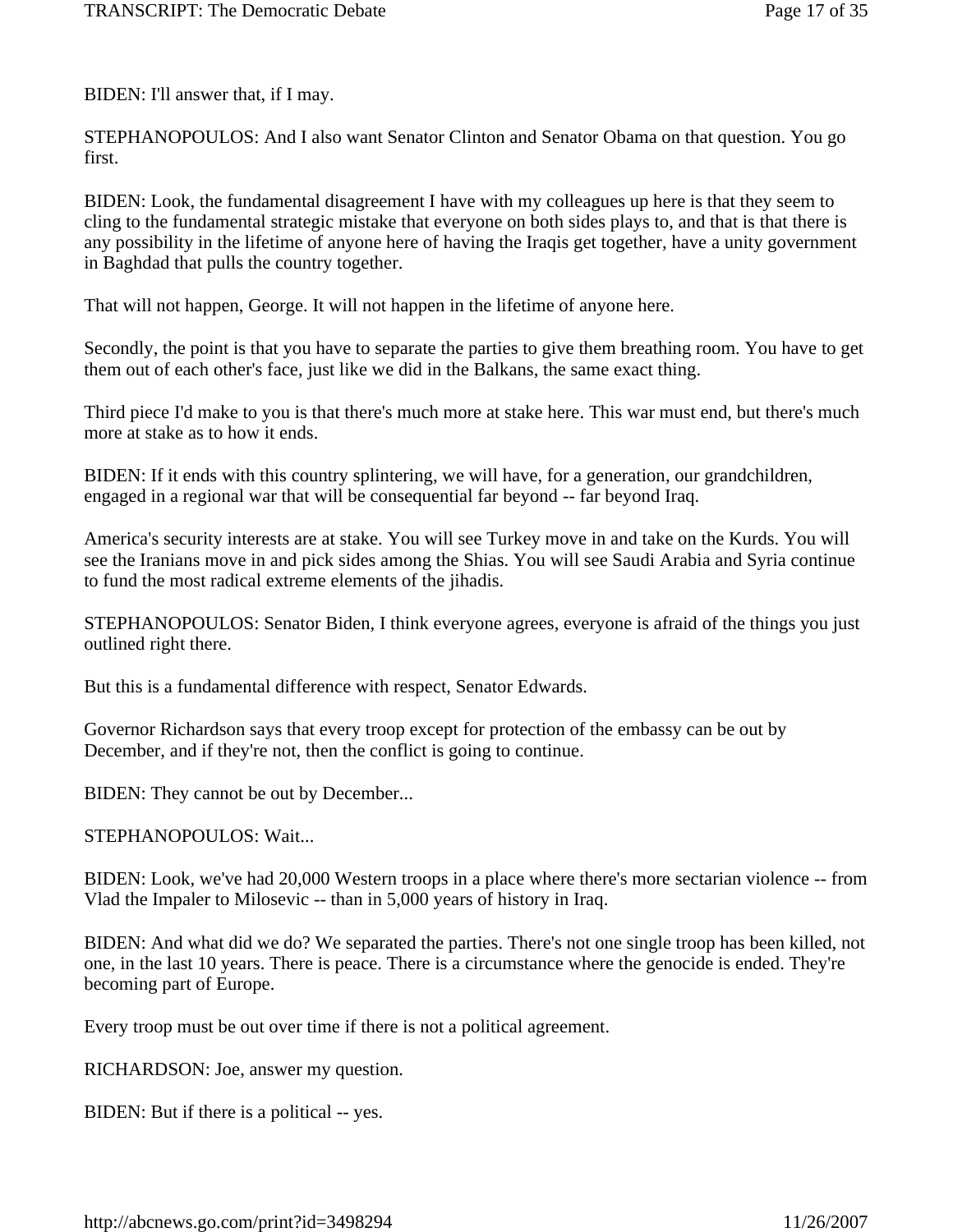RICHARDSON: Why do you leave residual troops behind? Maybe if it's six months or eight months...

BIDEN: I leave residual troops behind because you're going to have a minimum of 4,000 civilians there. The military will tell my friend here it takes...

## (CROSSTALK)

BIDEN: ... it takes -- no, no, I'm not saying that. I'm not saying that. You need combat troops, and you need them to protect...

# (CROSSTALK)

BIDEN: ... the 5,000 troops that are there.

STEPHANOPOULOS: Senator Obama, where do you come down on this question? How many troops are going to have to stay for how long?

OBAMA: I think Joe is right on the issue of how long this is going to take. This is not going to be a simple operation. I think Senator Clinton laid out some of the challenges that were out there. I agree with John Edwards that all of us on this stage I think would begin to bring this war to an end.

I think we also can all agree that it's going to be messy, that there are no good options.

OBAMA: There are only bad options and worse options, and we're going to have to exercise judgment in terms of how we execute this. But the thing I wish had happened was that all the people on this stage had asked these questions before they authorized us getting in.

And I make that point...

### (APPLAUSE)

... because earlier on we were talking about the issue of experience. Nobody had more experience than Donald Rumsfeld and Dick Cheney and many of the people on this stage that authorized this war.

### (APPLAUSE)

And it indicates how we get into trouble when we engage in the sort of conventional thinking that has become the habit in Washington. Now, that judgment is going to have to be exercised moving forward, and I actually think that Joe's point about partition might be the right one.

The only area I disagree with -- with Joe on that -- is that it is important for the Iraqis to arrive at the conclusion that partition makes sense, as opposed to it being imposed by the United States government.

OBAMA: Because I think if that happens, if the perception is that we are carving up the country as opposed to the parties arriving at a decision, then that could antagonize some of the factions and actually make the problem worse.

STEPHANOPOULOS: Senator Obama, you've invoked the idea of conventional thinking a few times here, yet when I listen to what you're saying about what you would do in Iraq, now it sounds very similar to what Senator Clinton would do.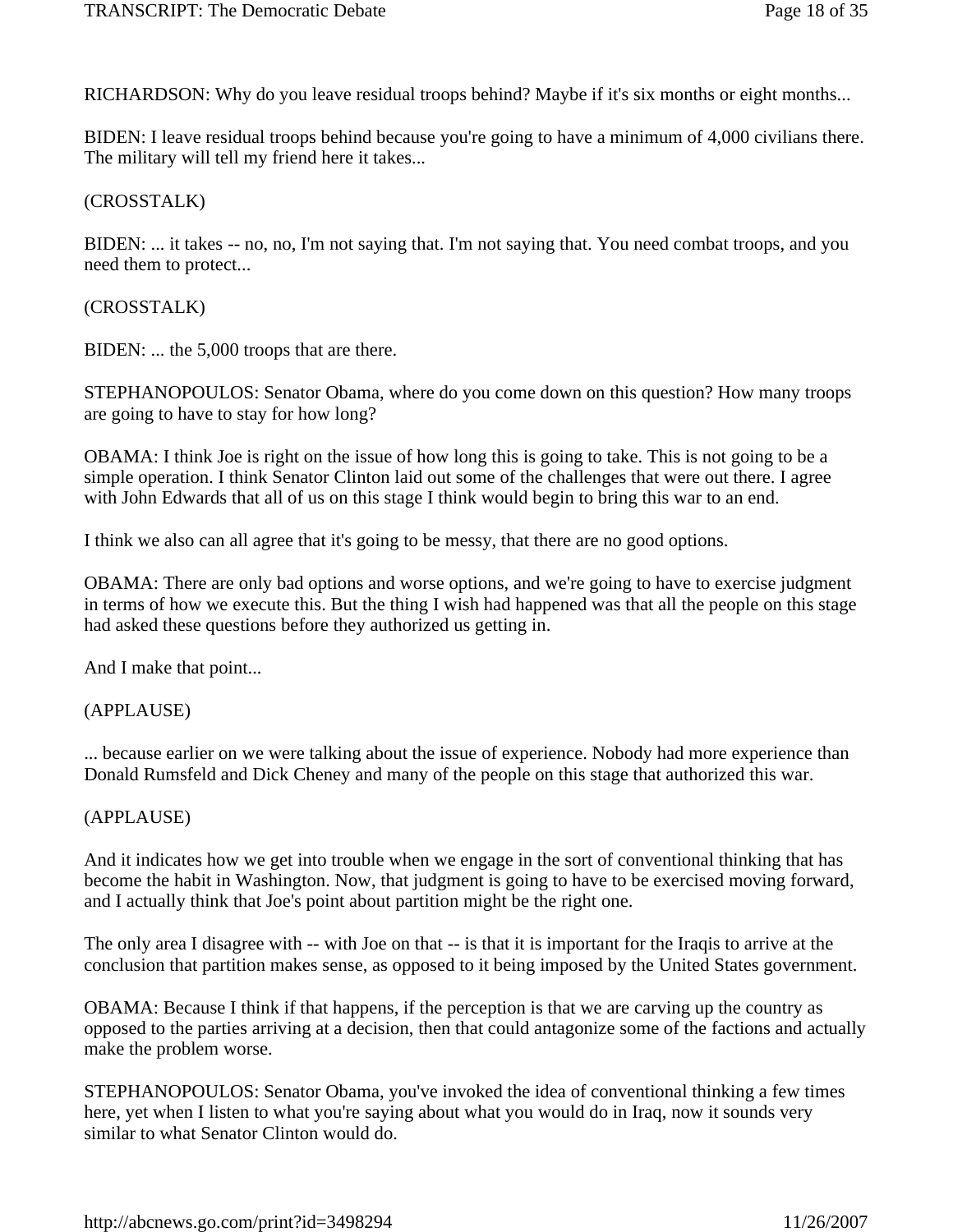Is there any difference between you and Senator Clinton on what you would do right now?

OBAMA: My sense is that what all of us need to do over the next 16, 18 months is focus on putting pressure on Republicans to stop giving George Bush a blank check, because if we have to wait for 16, 18 months, that's going to make the situation that much worse.

If we have not began a withdrawal by the time I'm sworn into office, then the next task is to call together the Joint Chief of Staff and to give them the mission, which is to begin an orderly, phased withdrawal, so that we can begin the diplomacy that Joe and Bill and others are talking about.

But look, as I said, there are no good options at this point.

OBAMA: This is the equivalent of George Bush drove the bus into the ditch, and there are only so many ways you can pull that bus out of the ditch. That doesn't mean you don't fire the driver, and it doesn't mean that you don't evaluate how we avoid getting in these same problems in the future.

### (APPLAUSE)

KUCINICH: We can talk about George Bush driving a bus into a ditch, but let's not forget there was a Democratic Senate in charge that OK'ed the war. And those senators who are up on this stage helped to authorize that war and they have to take responsibility for that.

Likewise, they have to take responsibility for funding the war. You say you're opposed to it, but you keep funding it.

I think the American people have to look at that and ask, What's going on?

Now, I've had a plan on the table for four years to get out of Iraq, and Democrats in Congress have to stand up to the pledge they made in 2006 to take us out of that war. They have to tell the president now, "Bring the troops home. We're not going to give you any more money for that war."

KUCINICH: The American people have a right to expect that we're going to take a new direction. But, frankly, you cannot expect a new direction with the same kind of thinking that took us into war in the first place.

We cannot leave more troops there. We cannot privatize Iraq's oil. We cannot partition that country and expect there's going to be peace.

We need a president who understands that, one who's been right from the start, and one who has shown the judgment, the wisdom, and the maturity to take the right stand at the time that it counted most, when the American people needed someone to stand up. And I'm the one who did that.

### (APPLAUSE)

STEPHANOPOULOS: Let me move on now. We've got a question -- we've got an e-mail question from Seth Ford of South Jordan, Utah.

And he said, "My question is to understand each candidates' view of a personal God. Do they believe that, through the power of prayer, disasters like Hurricane Katrina or the Minnesota bridge collapse could have been prevented or lessened?"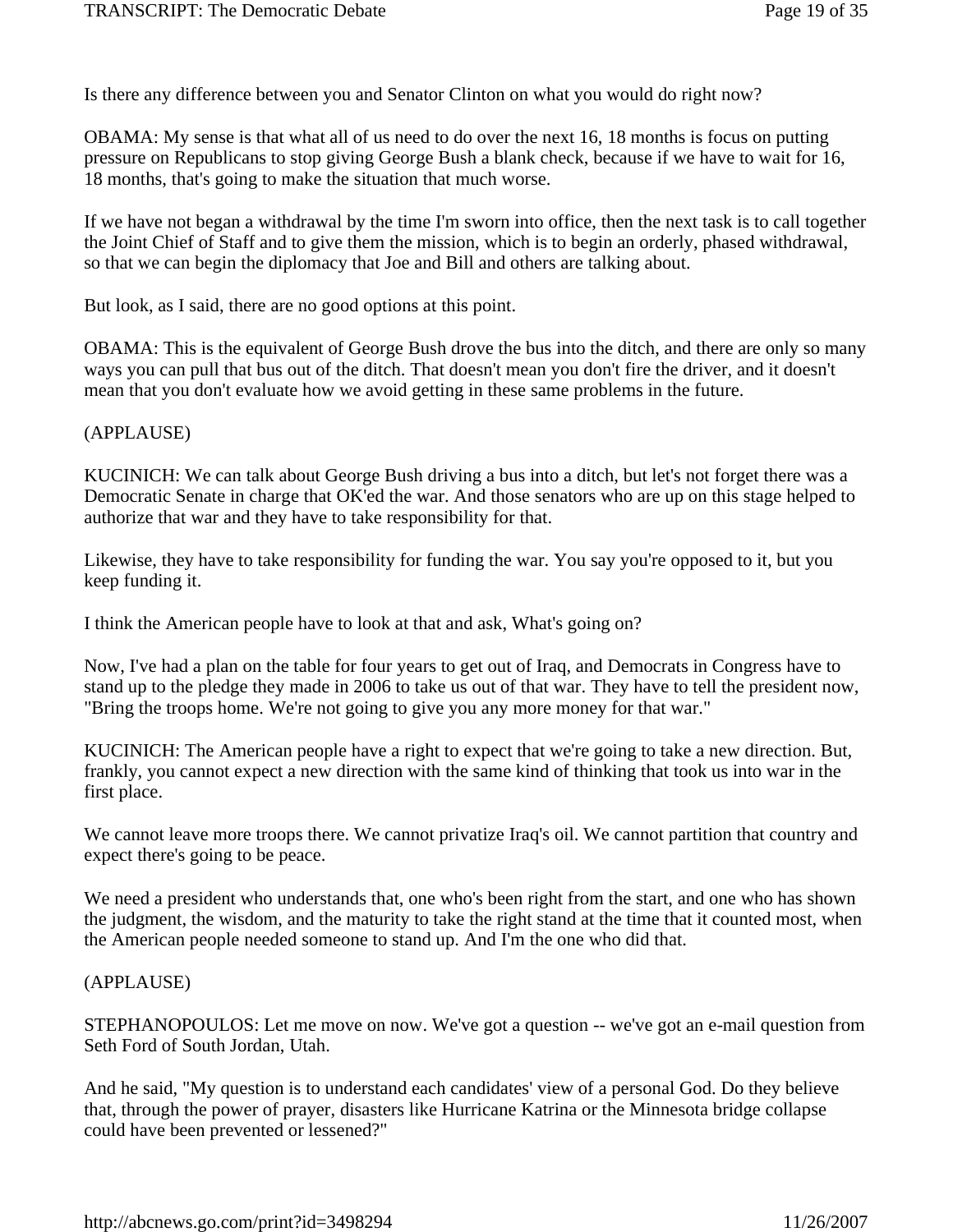I'd like each of you to answer it. Let me start with you, Senator Clinton.

CLINTON: You know, it's hard to hear you up here, George. I apologize.

STEPHANOPOULOS: We'll keep it up, and I'll just repeat it again.

My question is to understand each candidate's view of a personal God. Do they believe that, through the power of prayer, disasters like Hurricane Katrina or the Minnesota bridge collapse could've been prevented or lessened?

CLINTON: Well, I don't pretend to understand the wisdom and the power of God. I do believe in prayer. And I have relied on prayer consistently throughout my life. You know, I like to say that, if I had not been a praying person before I got to the White House, after having been there for just a few days I would've become one.

#### (LAUGHTER)

So I am very dependent on my faith, and prayer is a big part of that.

#### STEPHANOPOULOS: Senator Dodd?

DODD: I agree with what Hillary has just said here. I would not want to try and second-guess the lord's intentions here and to assume that part of his great plan includes some of these actions we see, for a variety of different reasons, here.

DODD: And the power of prayer I think is important to all of us. I hope it is, recognizing that we don't do anything without His approval.

EDWARDS: I have prayed most of my life; pray daily now. He's enormously important to me.

But the answer to the question is: No, I don't -- I prayed before my 16-year-old son died; I prayed before Elizabeth was diagnosed with cancer. I think there are some things that are beyond our control.

And I think it is enormously important to look to God -- and, in my case, Christ -- for guidance and for wisdom. But I don't think you can prevent bad things from happening through prayer.

GRAVEL: What I believe in is love. And love implements courage. And courage permits us all to apply the virtues that are important in life.

And so you can pray -- I was always persuaded or struck by the fact that many people who pray are the ones who want to go to war, who want to kill fellow human beings. That disturbs me.

I think what we need is more love between one human being and another human being.

GRAVEL: And then we'll find the courage to dispel many of the problems we have in governance. The answer to governance is not up here on the dais. The answer is with the American people and the people of Iowa. That's where the answer is.

And I have a proposal, and it's the only one that talks of change. The change is to empower the American people with a national initiative.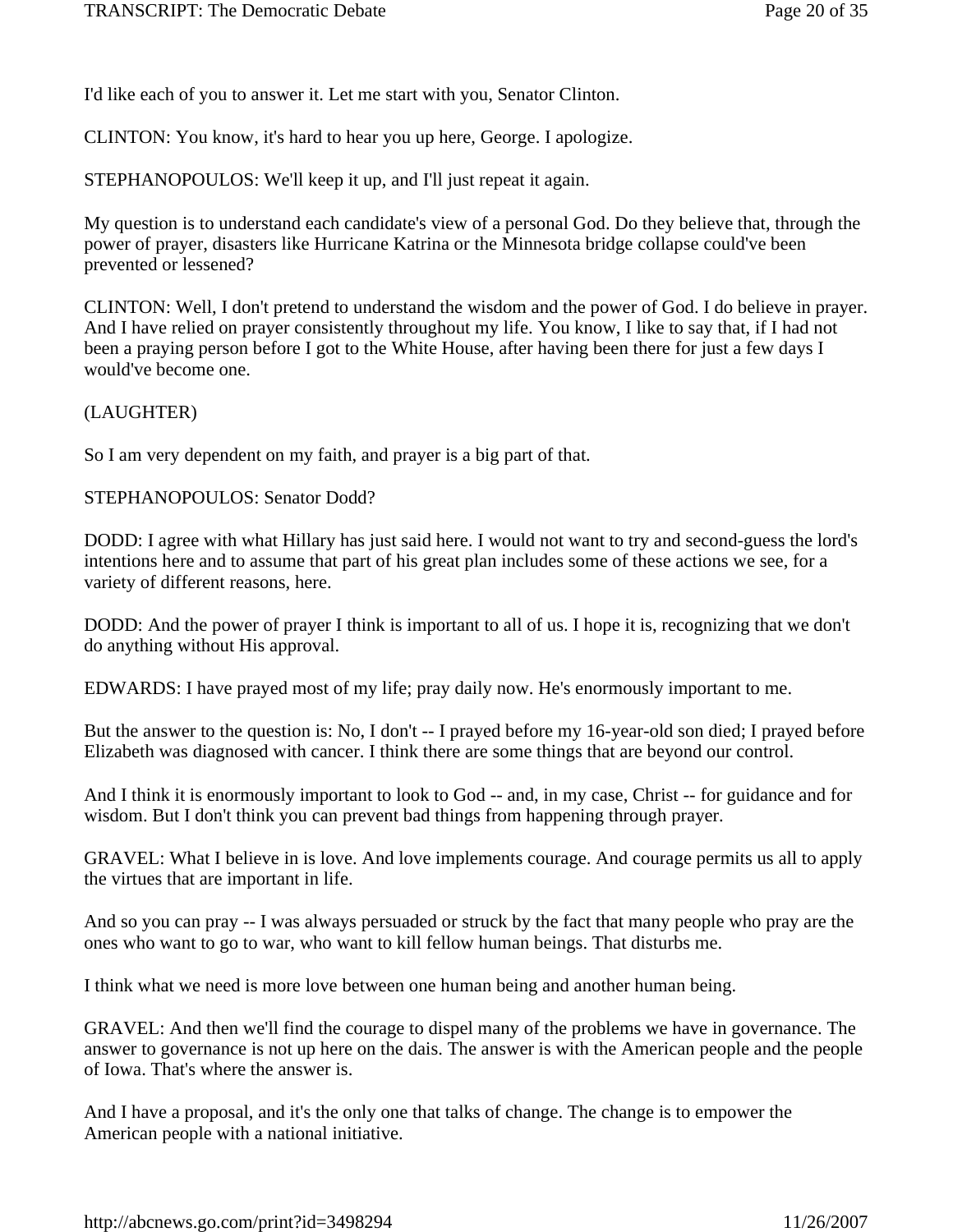And my colleagues, with all due respect, don't even understand the principle of the people having the power.

(APPLAUSE)

RICHARDSON: I pray. I'm a Roman Catholic. My sense of social justice, I believe, comes from being a Roman Catholic.

But, in my judgment, prayer is personal. And how I pray and how any American prays, for what reason, is their own decision. And it should be respected.

And so, in my view, I think it's important that we have faith, that we have values, but if I'm president, I'm not going to wear my religion on my sleeve and impose it on anybody.

BIDEN: George, my mom has an expression. She says that, "God sends no cross you're unable to bear."

BIDEN: The time to pray is to pray whether or not you're told, as John was and I was, that my wife and daughter are dead, to have the courage to be able to bear the cross.

The time to pray is to pray not only before, but pray that you have the courage, pray that God can give you the strength to deal with what everyone is faced with in their life, serious crosses, serious crosses to bear.

The answer to the gentleman's question is, no, all the prayer in the world will not stop a hurricane. But prayer will give you the courage to be able to respond to the devastation that's caused in your life and with others to deal with the devastation.

OBAMA: I believe in the power of prayer. And part of what I believe in is that, through prayer, not only can we strengthen ourselves in adversity, but that we can also find the empathy and the compassion and the will to deal with the problems that we do control.

OBAMA: Most of the issues that we're debating here today are ones that we have the power to change.

We don't have the power to prevent illness in all cases, but we do have the power to make sure that every child gets a regular checkup and isn't going to the emergency room for treatable illnesses like asthma.

We may not have the power to prevent a hurricane, but we do have the power to make sure that the levees are properly reinforced and we've got a sound emergency plan.

And so, part of what I pray for is the strength and the wisdom to be able to act on those things that I can control. And that's what I think has been lacking sometimes in our government.

OBAMA: We've got to express those values through our government, not just through our religious institutions.

### (APPLAUSE)

KUCINICH: George, I've been standing here for the last 45 minutes praying to God you were going to call on me. And my...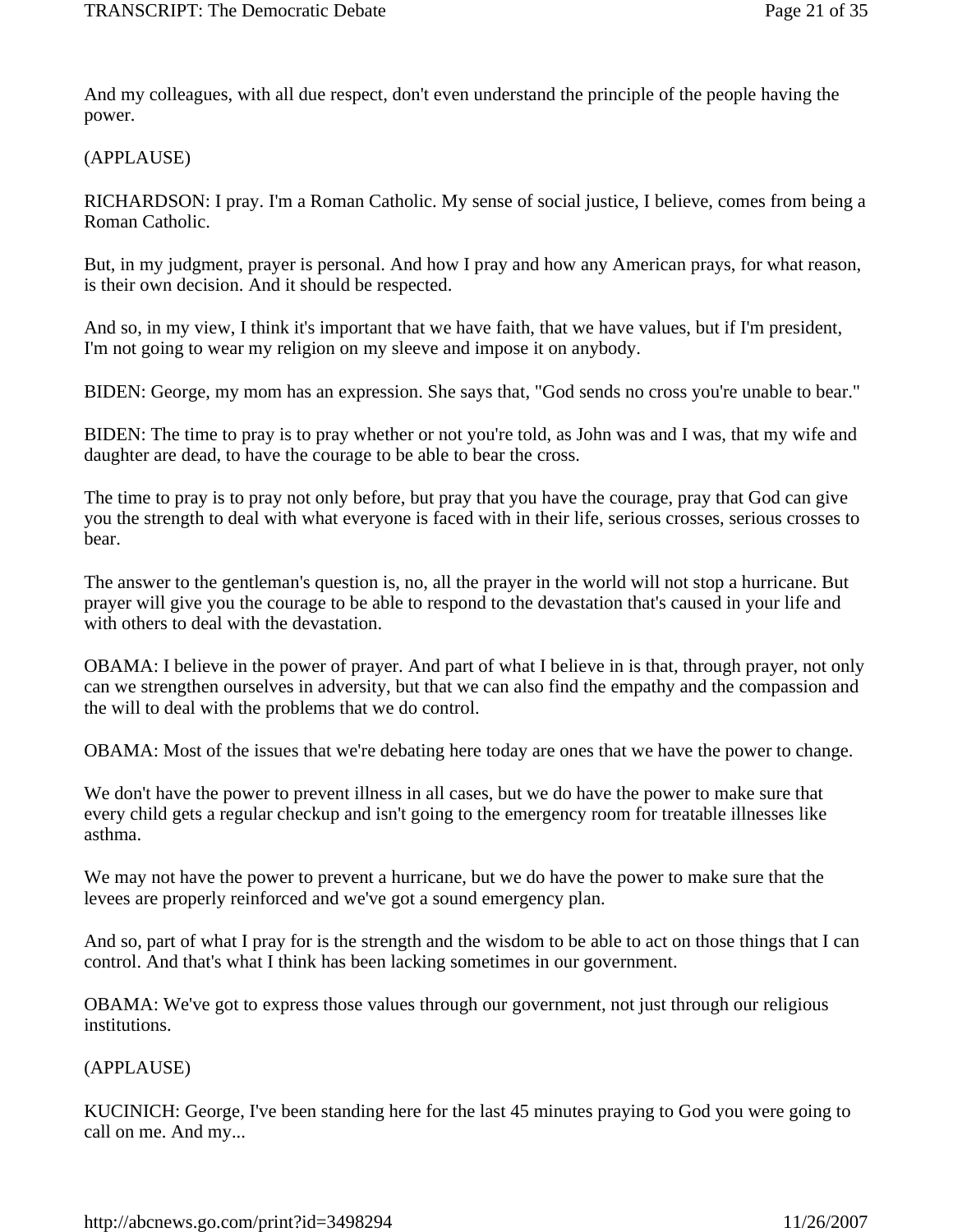# (LAUGHTER)

(APPLAUSE)

And I come from a spiritual insight which says that...

STEPHANOPOULOS: You have a direct pipeline, Congressman.

# (LAUGHTER)

KUCINICH: I come from a spiritual insight which says that we have to have faith but also have good works.

KUCINICH: So when we think of the scriptures, Isaiah making justice the measuring line; Matthew 25, "whatever you do for the least of our brethren"; where the biblical injunction, "make peace with your brother" -- all of these things relate to my philosophy.

Now, the founders meant to have separation of church and state, but they never meant America to be separate from spiritual values. As president, I'll bring strong spiritual values into the White House, and I'll bring values that value peace, social and economic justice, values that remember where I came from.

Thank you.

(APPLAUSE)

STEPHANOPOULOS: Thank you, Congressman.

Let's turn to another question from here in Iowa. It's on the subject of agriculture, close to a lot of Iowans' hearts. And it comes from Mr. Blaine Baincon (ph).

(BEGIN VIDEO CLIP)

QUESTION: I'm Blaine Baincon (ph), a farmer from Massena, Iowa. I was wondering how you plan to help small farms as the large companies take over more farms.

(END VIDEO CLIP)

STEPHANOPOULOS: Senator Dodd?

DODD: Well, George, listen, one of the areas we've got to have is a Justice Department that starts dealing with some of the antitrust issues in our country. It just doesn't cover agriculture, but also a variety of other things, including media concentration here.

The ability today of just concentrating power, allowing so much to be accumulated, is making it very difficult for the kind of independents and smaller interests, including small business and small farmers, to be able to grow and to have the kind of economic success they'd like to have.

DODD: Rural America needs additional attention, as well, here. I'm a great believer that we need to extend the broadband access to our rural communities.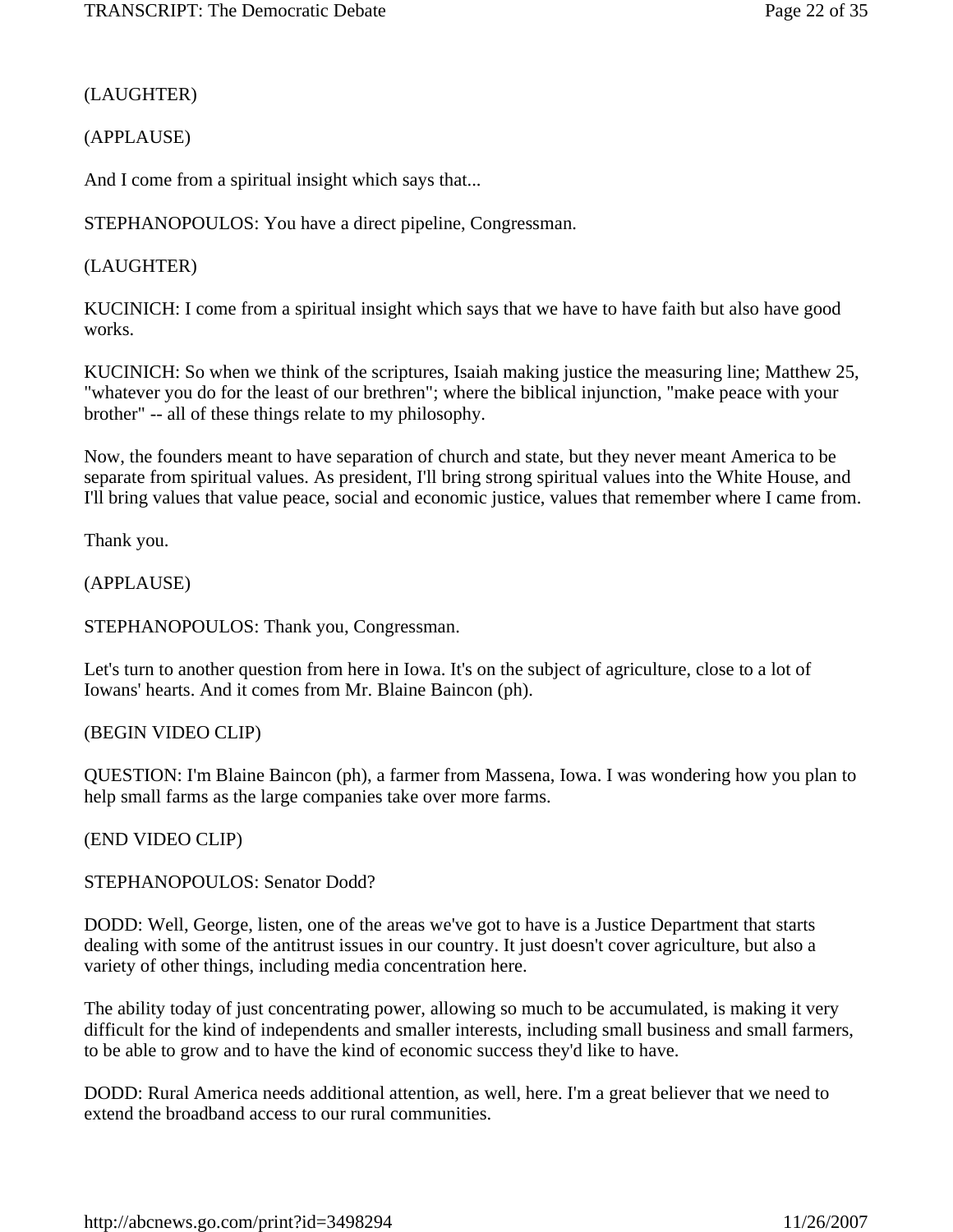Opportunity shouldn't require that you leave rural America to come to opportunity, but opportunity ought to be able to come to rural America, by taking advantage of the technologies we have today, so that people can stay on these farms and stay in rural parts of our country, including Iowa.

YEPSEN: Senator Edwards, you have criticized U.S. trade agreements. How do you fashion trade agreements to protect American workers, without in turn creating trade wars that hurt American farmers, Iowa farmers and what they're trying to sell abroad?

EDWARDS: Well, the first thing I'd say is I think we've had a failed trade policy in America.

The question seems to have been, on past trade agreements like NAFTA: Is this trade agreement good for the profits of big multinational corporations?

And the answer to those questions on the trade agreements we've entered into has been yes.

EDWARDS: It's been very good for multinational corporations. It has not been good for American workers. And in an Edwards administration, the first question I will ask in every single trade agreement we're considering is: Is this good for middle-class working families in America? That would be the threshold question.

#### (APPLAUSE)

And, second, we will have real labor and environmental standards in the text of the agreement, which I will enforce. We will have protections against currency manipulation, which the Chinese are engaged in right now.

And then finally -- finally -- we will end these loopholes that actually create tax incentives for companies to leave America and take jobs somewhere else.

#### (APPLAUSE)

That needs to be brought to an end.

YEPSEN: Senator Clinton, how do you come down on that question of how do you protect American jobs in America without setting up a situation where other countries discriminate against the things we're trying to export, particularly agricultural exports?

CLINTON: Well, I agree with everything John said, with the additional point that your question really raised, and that is that we do export a lot of agricultural goods, many of that through trade agreements.

And I think we've got to do three things. Number one, we have to have more focus on family farms, like the gentleman who asked the question. We have 34,000 family farms, largely, in New York. I've tried to become a real advocate for them because they get lost in the shuffle.

So I've created ways of working with them. I've issued a report about how much difficulty they have getting their products across the border into Canada.

So we've got to do more to make sure trade agreements are not only good for the exporting of agricultural products from great, big agribusiness, but also for small farmers.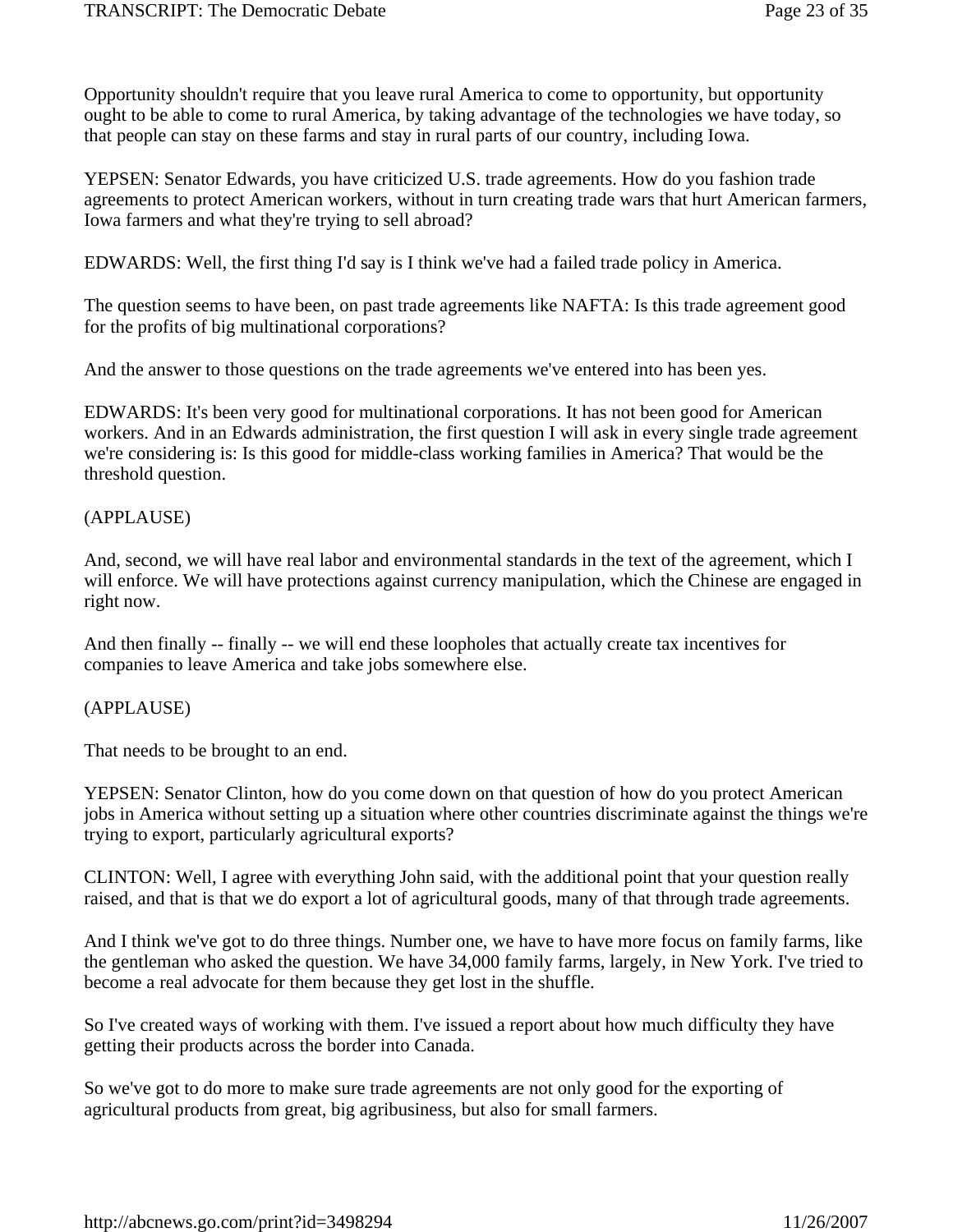CLINTON: Secondly, we've got to do more, as Chris said, to build up the agricultural and rural areas of our country. And thirdly, you know, trade needs to become a win-win.

People ask me, am I a free trader or a fair trader? I want to be a smart, pro-American trader. And that means we look for ways to maximize the impact of what we're trying to export and quit being taken advantage of by other countries.

YEPSEN: Senator Obama, how do you balance -- how do you protect jobs without hurting farmers?

OBAMA: Well, I think that many of the recommendations that have been made are the right ones. There's one other thing, though, that we've got to talk about. And that is that our Congress subsidizes these big megafarms and hurts family farmers oftentimes in the process.

And we've got to, I think, cap those subsidies so that we don't have continued concentration of agriculture in the hands of a few large agribusiness interests. But, on the trade issue generally, we're not going to suddenly cordon off America from the world.

OBAMA: Globalization is here, and I don't think Americans are afraid to compete. And we have the goods and the services and the skills and the innovation to compete anywhere in the world.

But what we've got to make absolutely certain of is that, in that competition, we are hard bargainers.

You know, I'm always struck by the Bush administration touting that this is the MBA president and they're such great businessmen, and they get taken to the cleaners in a lot of these trade agreements.

And we've got to have somebody who's negotiating on behalf of workers and family farmers right here in Iowa, as opposed to someplace else.

STEPHANOPOULOS: Governor Richardson, we have 20 seconds left until a commercial.

Do you agree with Senator Obama's position that we should cap the subsidies to farms?

RICHARDSON: I want to find a way to make sure that the big agribusiness interests don't hurt the small farmer, the family farmer.

What we also need to do is to promote conservation. We need to promote, besides subsidy reform, renewable fuels and technology.

Our farm policy, if we have renewable fuel...

STEPHANOPOULOS: You're going to get cut off by a commercial.

(CROSSTALK)

RICHARDSON: ... enormous exports, trade, jobs.

STEPHANOPOULOS: We'll be right back.

(COMMERCIAL BREAK)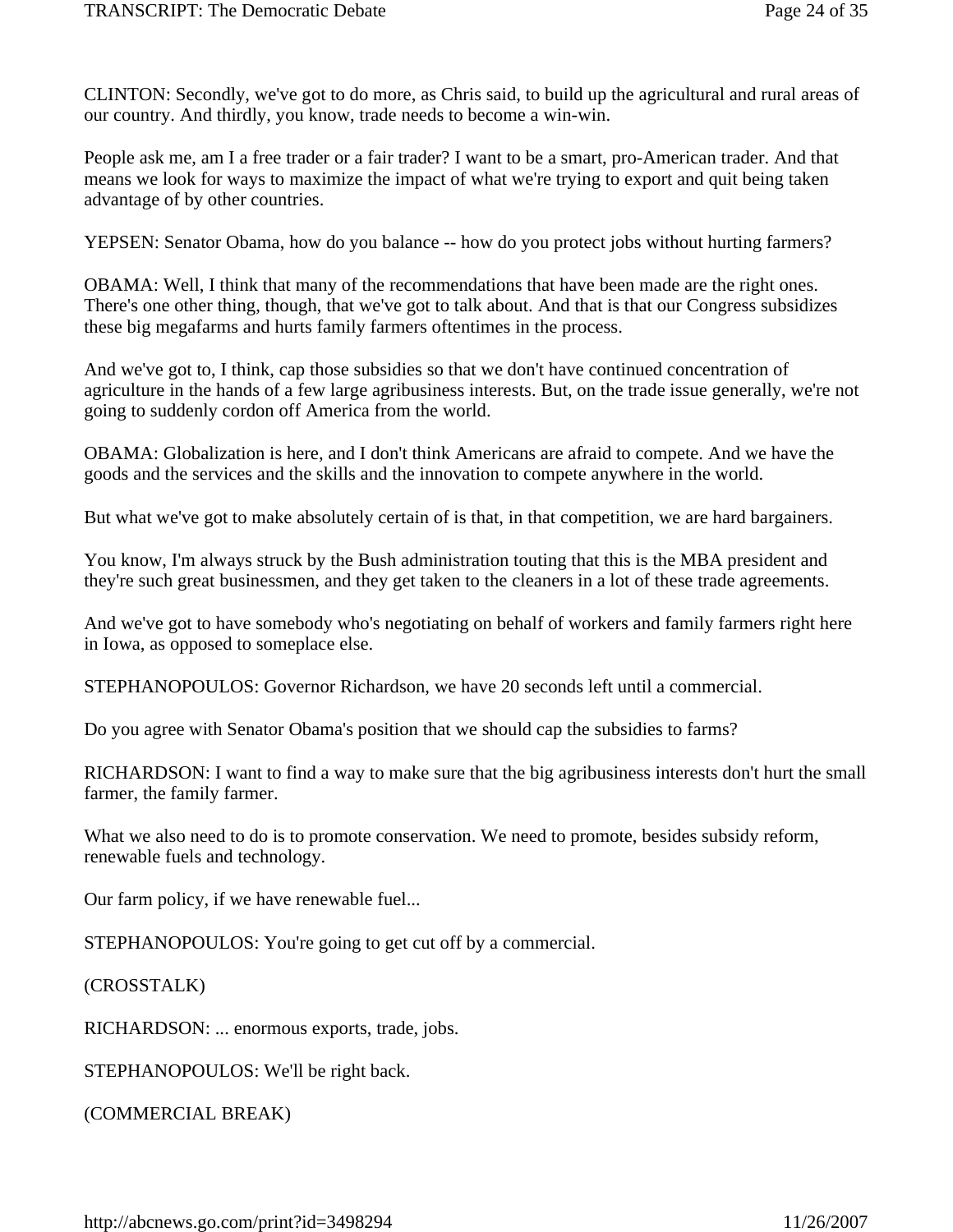STEPHANOPOULOS: You have no idea what's been going on behind me in the last 30 seconds, but welcome back to "This Week." We're continuing this Democratic debate here in Iowa.

And I want to go to a question that came in over e-mail. It was from Robert Malzarek (ph) of Montgomery, Alabama.

(BEGIN VIDEO CLIP)

QUESTION: This question is for all the candidates.

Unlike many others, I think that candidates may tell the truth, just not the whole truth and nothing but the truth. For example, when advocating a position or action, candidates downplay or simply ignore the likely negative side effects.

Can you name a major issue where you didn't tell the whole truth and describe what you left out?

(END VIDEO CLIP)

STEPHANOPOULOS: Senator Gravel?

GRAVEL: Yes, I can tell one issue that they're not living up to. My colleagues have all said that they want public financing...

STEPHANOPOULOS: How about you, though, Senator?

(CROSSTALK)

GRAVEL: Well, no, I'm part of it, and I'm telling the truth.

They can do this right now. There's nothing -- and I asked for a pledge from all of them to immediately obey the law we have on the books to use public financing.

They can store their money, their millions, for the general election. But right now, in the primaries, why can't they say what they promised and they said they're for? Otherwise, it means there's a little hypocrisy abroad here.

STEPHANOPOULOS: Senator Biden, what's your answer to that question?

BIDEN: In my public life, there hasn't been a time I haven't said what I thought.

I'm sure there's times in my whole life I haven't said everything I've thought, and many times that I've said too much of what I did think.

(LAUGHTER)

(APPLAUSE)

But my problem isn't saying what I think. My problem is saying too much about what I think.

I honestly can't think of an issue in the United States Congress where I haven't straightforwardly said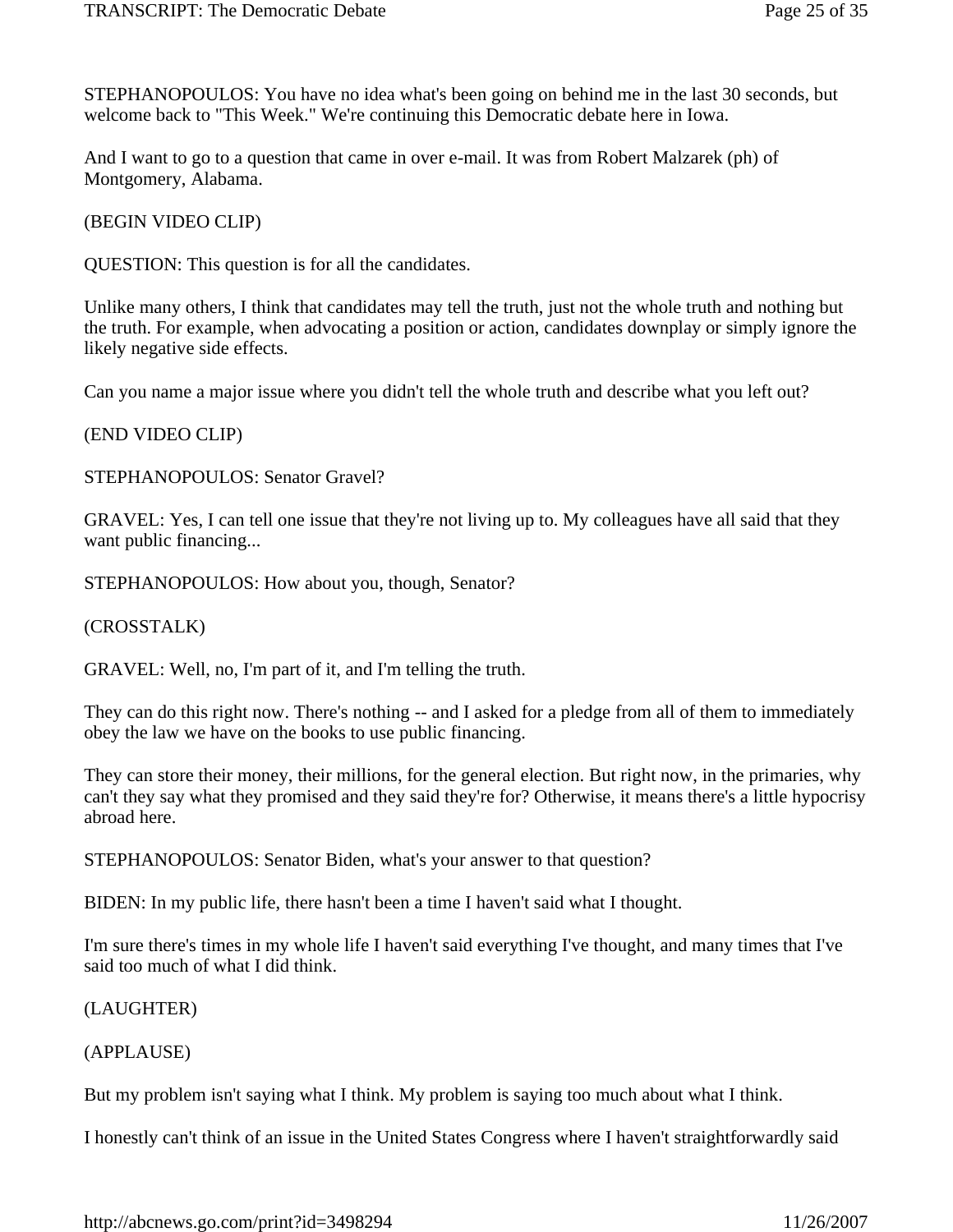why I was voting, why I was voting that way, and I said it straight up.

STEPHANOPOULOS: Congressman Kucinich, you?

KUCINICH: My entire life I've been saying things that other people were afraid to say, and I've been consistently proven right. So this is what I do.

And in the White House, I'll let the American people know exactly what's going on, our path to peace, to not-for-profit health care, to education for all. That's the kind president that the American people want, straight from the shoulder.

(APPLAUSE)

STEPHANOPOULOS: Senator Obama?

OBAMA: I think there are a number of issues where there are going to be some choices we've got to make and some sacrifices involved. I'll give you one specific example, and that's on energy. All of us on this stage have talked about global warming and how it is a moral imperative for us to do something about this, to ensure that we're passing on a livable planet to our children and our grandchildren.

There will be some costs involved. It's not -- we can't do it on the cheap. There are some things that we can do to conserve energy, but all of those steps are going to require a little bit of hardship and a little bit of pinching, and that's something that we don't have enough of a discussion about.

I've tried to. I went to Detroit, and in front of a bunch of auto makers, I said we've got to raise fuel efficiency standards on cars. And the silence was deafening in the room.

But those are the kinds of choices, I think, that the next president is going to have to advance and have an honest conversation with the American people about.

STEPHANOPOULOS: Senator Edwards?

EDWARDS: Wasn't the question whether there's ever been anything that we didn't say?

STEPHANOPOULOS: That's what I'm asking you, the question -- right.

EDWARDS: That's what I thought it was.

I think, in my case, that would be true about my vote on the war in Iraq.

EDWARDS: I was wrong to vote for this war. But, beyond that, I had huge internal conflict at the time about giving George Bush this authority.

And I did talk about -- as all these other candidates have just said, I did talk about the things that persuaded me to cast the vote. But what I didn't express was the huge conflict I had, because I did not trust George Bush.

It turns out I was right not to have trusted him, and I cast the wrong vote. But that's the one time, and probably the single biggest time that I can think of.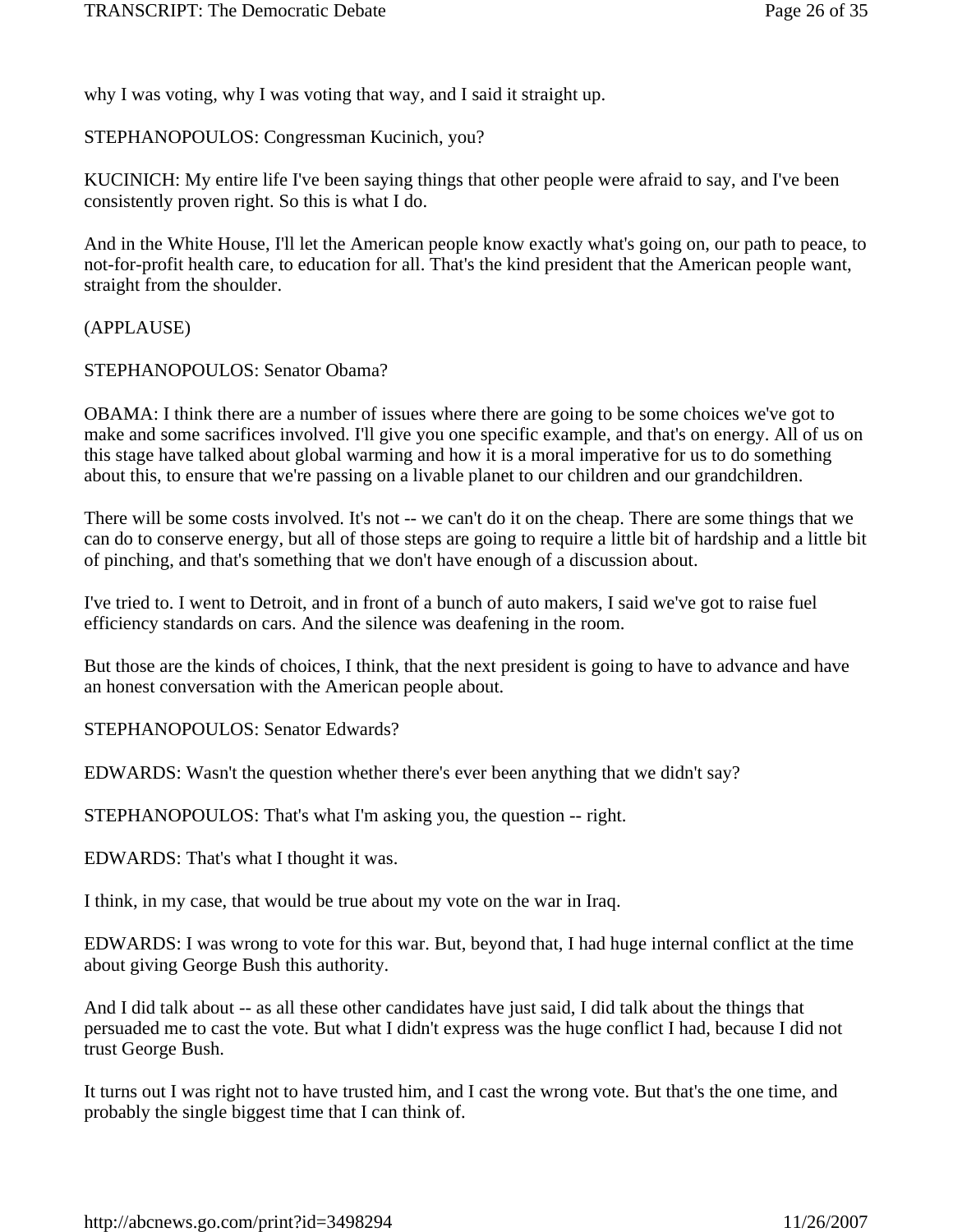### STEPHANOPOULOS: Senator Clinton?

CLINTON: Well, I, too, regret giving George Bush the authority that he misused and abused. It was a very difficult decision, and I tried to weigh it as carefully as possible, talking to a lot of different people and being assured, both publicly and privately, by President Bush and the people close to him that they would use the authority to go in and get inspectors and try to find out if there were weapons of mass destruction and pursue diplomacy.

So, you know, looking back on it, I wouldn't have voted that way again, certainly, because obviously President Bush had no intention of doing what he said he was going to do. And obviously for me that is a great regret.

STEPHANOPOULOS: But did you tell the whole truth when discussing it?

CLINTON: Well, as I saw it, yes, you know, similar to John. You know, when the president of the United States says, as he said publicly, and then as people around him said privately over and over again, "We're going to use this authority to get inspectors back in, "We're going to go to the United Nations," you know, at some point, you do have to make that evaluation.

And I thought that, based on what he had said and what we were talking about at the time in the Congress, that that would be an appropriate approach.

KUCINICH: Were you tricked?

CLINTON: I would never have diverted our attention to Iraq, and I never would have pursued this war. I think that has been a terrible mistake for our country.

KUCINICH: Were you tricked, Senator Clinton?

RICHARDSON: You know, I think the question was about past regrets and mistakes. I'm making, at this rate, about one mistake a week.

### (LAUGHTER)

And, you know, I make a lot of misstatements. I'm not the scripted candidate. But I think when the chips are down, when the time comes to get hostages out from Saddam Hussein or persuade the North Koreans to reduce their nuclear arsenal, or bring back the remains of American servicemen, I perform.

But the reality is, what the American people want is a president who says, "I will follow the Constitution of the United States; I will not go to war unless the Congress authorizes me to go to war."

RICHARDSON: And we're going to get rid of those blemishes that America has, like Guantanamo, like eavesdropping on our citizens, like policies of torture, like returning habeas corpus.

I think if we simply say that we are in an America of checks and balances, where the judiciary and the executive and the legislative branches have an equal role, that we're honoring the principles of freedom, where America stands.

Then that's what that enormous confidence that people will have in our country will come back.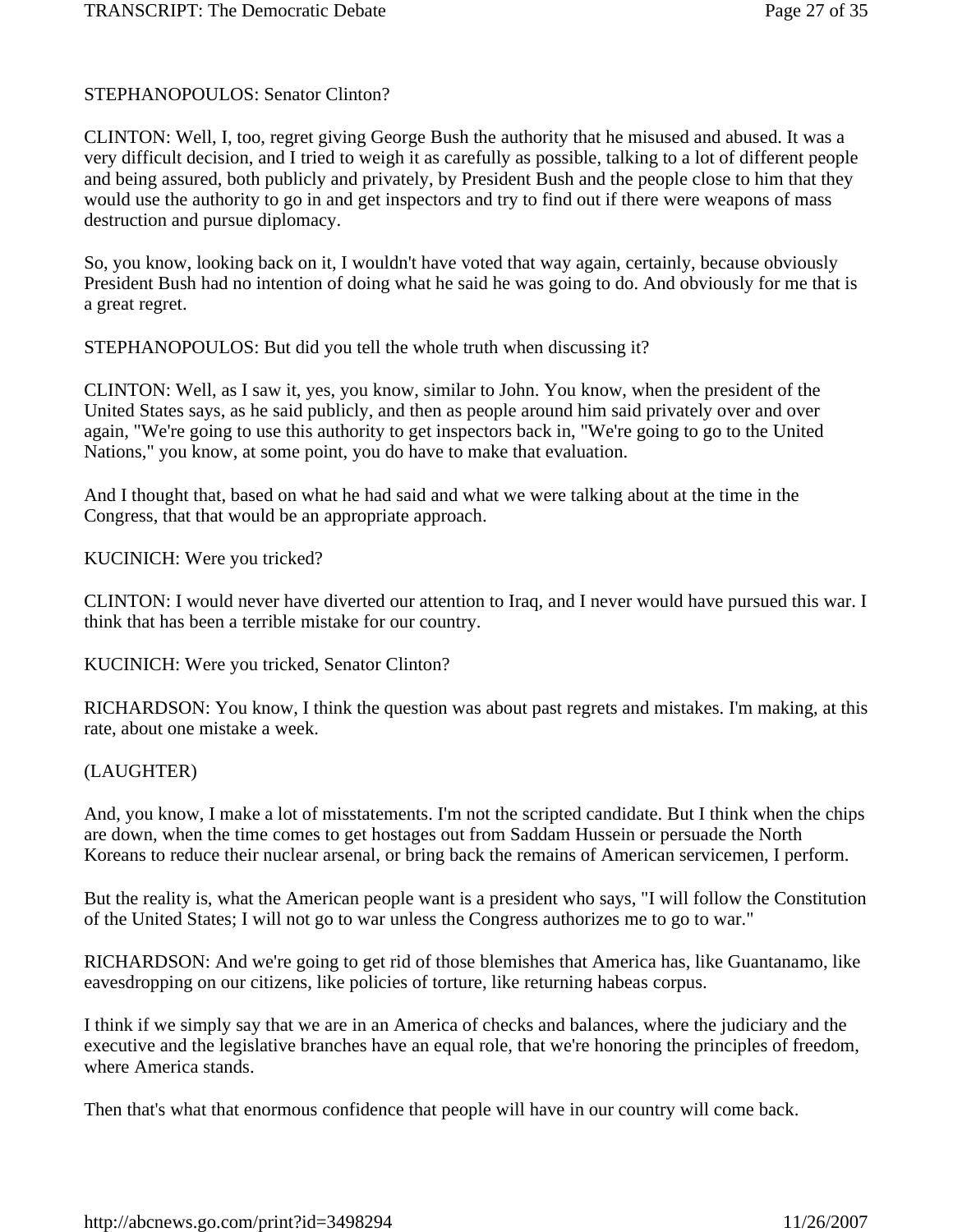STEPHANOPOULOS: Senator Dodd, where didn't you tell the whole truth?

DODD: Well, I'll tell you one issue that I wish I had done more on, recently. And, I think, maybe one of the worst votes cast in the Congress, maybe in the last 20 years, was last fall, on the Military Commissions Act, in which we allowed the abandonment of habeas corpus, returning to torture, and abandoning the Geneva Convention.

I thought about filibustering that bill, and I didn't do it. I regret that deeply. I can't think of a worse vote we cast, to walk away from the Constitution of the United States.

(APPLAUSE)

And I'm committed, on January 20, to bring that...

(APPLAUSE)

STEPHANOPOULOS: Senator Dodd, thank you. Let me turn, now, to an issue that hasn't been discussed enough in these debates so far. It's the issue of education. And, for that, let me bring David Yepsen back.

YEPSEN: Senator Dodd, should more effective -- I'm going to ask you about so-called performancebased pay. Should more effective teachers be paid less than effective ones?

DODD: I wouldn't use that approach. What I've suggested here -- this is a huge issue here. We've got to reexamine our whole education process, from beginning to the top here, and I'm a believer that we need to have fundamental reform of No Child Left Behind, and start measuring growth, not abandoning schools that aren't doing well, and providing far less rigid criteria when it comes to highly qualified teachers.

Where I would like to go here is see that we apply additional resources to teachers who will go into the tougher schools in rural or urban America, where they need better teachers coming in, and provide some additional incentives for them, including pay and including the criteria that they have to meet to do so.

But I'm not in favor necessarily of giving more preference for a teacher that's performing somewhat better. Measuring that I think is the wrong direction we're going in.

DODD: Taking snapshots of schools and teachers and students is not measuring how we're doing here. We need a far better approach on No Child Left Behind. I'm offering those ideas. The idea of discriminating one group of teachers against another in that regard, I think is a huge mistake and I'd oppose it.

(APPLAUSE)

YEPSEN: Senator Obama, performance-based pay. How would you do that without alienating the teacher's unions?

OBAMA: Well, I've had a lot of discussions with teachers all throughout Iowa. And they feel betrayed and frustrated by No Child Left Behind. And Chris is right: We shouldn't reauthorize it without changing it fundamentally.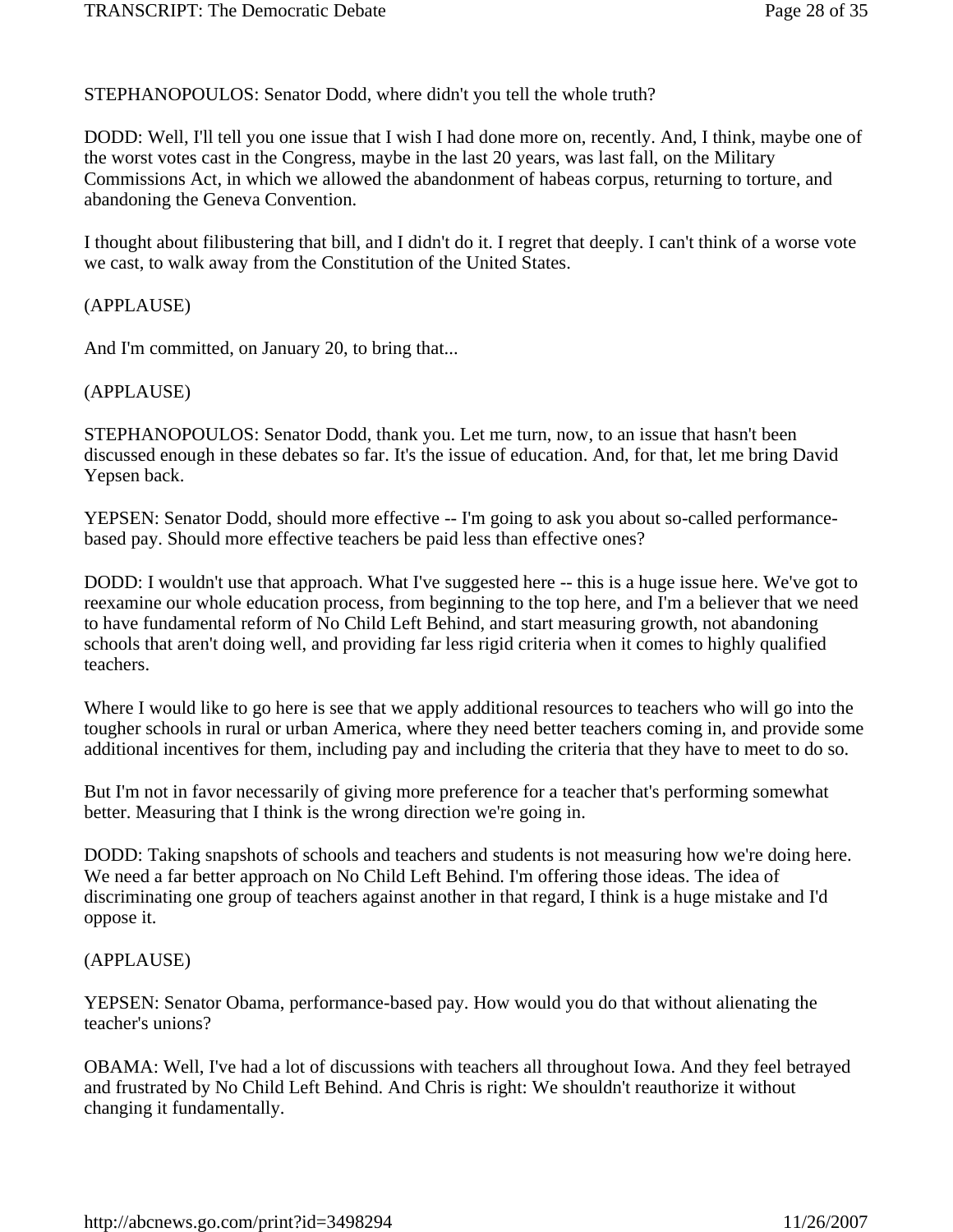We left the money behind for No Child Left Behind, and so there are school districts all across the state and all across the country that are having a difficult time implementing No Child Left Behind. And teachers are extraordinarily frustrated about how their performance is assessed.

And not just their own performance, but the school's performance generally. So they're teaching to the tests all the time. What I have said is that we should be able to get buy-in from teachers in terms of how to measure progress.

OBAMA: Every teacher I think wants to succeed. And if we give them a pathway to professional development, where we're creating master teachers, they are helping with apprenticeships for young new teachers, they are doing more work, they are involved in a variety of other activities, that are really adding value to the schools, then we should be able to give them more money for it.

But we should only do it if the teachers themselves have some buy-in in terms of how they're measured. They can't be judged simply on standardized tests that don't take into account whether children are prepared before they get to school or not, which is also one of the reasons why we've got to put more money into early childhood education.

(APPLAUSE)

YEPSEN: Senator Clinton?

CLINTON: Well, I have long supported incentive pay for school wide performance. You know, what we're trying to do is to change the culture within schools and to provide the resources, the training and the support that teachers need to do the job they do want to do.

And particularly focusing on kids who come from disadvantaged backgrounds, I think you have to start with preschool, even before pre-kindergarten.

CLINTON: I've advocated universal pre-kindergarten. I think you have to start even earlier to try to help the family be the best school and teaching opportunity for their own children.

You have to reform No Child Left Behind. We're going to try to do that and begin to make it much more in line with the reality of teaching.

But I think that we've got to have a real conversation with our teachers, our students and our parents, because basically you can walk in a classroom today and it looks very much like the classroom I walked into, you know, 50 years ago.

And we have changed as a nation. We don't live and work the same way. But we act as though our schools are somehow off limits to trying to bring technology and other changes to them.

YEPSEN: Governor Richardson?

RICHARDSON: Well, you asked the question, are we for merit pay for teachers? No, I'm not for it. But what we need to do is pay our teachers better. They are disrespected.

(APPLAUSE)

RICHARDSON: I have proposed a minimum wage for our teachers, \$40,000 per year.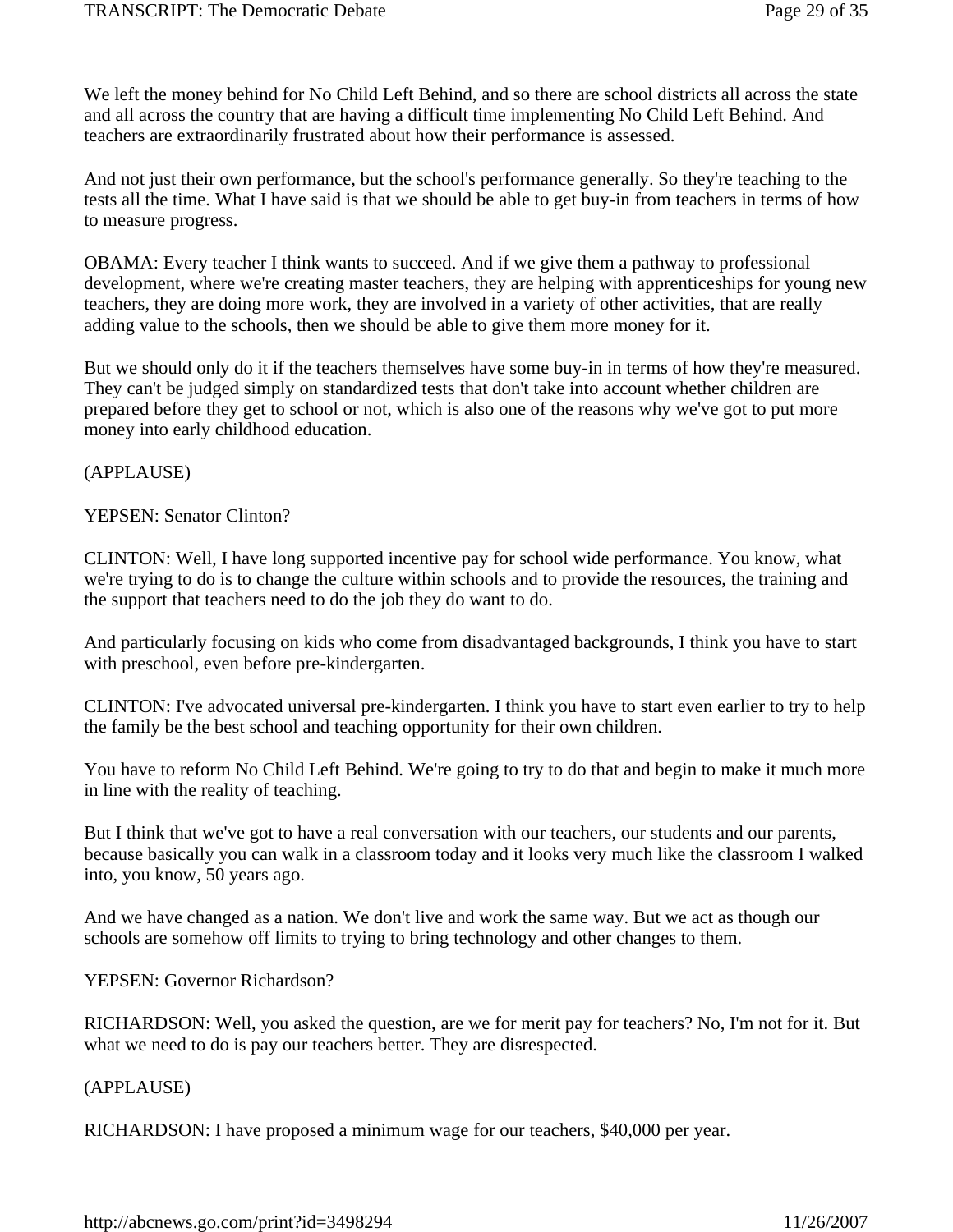I also have a one-point plan, like I do on Iraq, on No Child Left Behind: Scrap it. It's a mess; it's a disaster.

(APPLAUSE)

What I would also do is have -- you know, we are 29th in the world in math and science. We need to have 100,000 new math and science teachers. We have to be number one again.

I would have preschool for every child. I would have full-day kindergarten. I'd revise our high school curriculums -- science, math, languages, civics, and an arts-in-the-schools programs to unlock our kids...

(APPLAUSE)

STEPHANOPOULOS: I want to...

RICHARDSON: ... when they -- science and math...

(APPLAUSE)

STEPHANOPOULOS: I want to move on to health care now. It sounds like -- and let me just sum this up -- no one on the stage is for merit pay for teachers, specifically.

(UNKNOWN): I am.

STEPHANOPOULOS: You are? OK, thank you.

(UNKNOWN): Well, and, George, I...

GRAVEL: Can I expand upon that since I've said I'm for merit pay?

STEPHANOPOULOS: Go for it.

GRAVEL: Don't leave me hanging.

STEPHANOPOULOS: OK.

GRAVEL: No, stop and think: They're all talking business as usual, politics as usual.

This country, we're so proud. We think we're number one.

GRAVEL: He just gave you a statistic of how bad we are.

I'll give you another one: We're 46th in literacy in the world -- in the world. Thirty percent of our children do not graduate from high school. What does that mean for the future of this country?

And all we get are the same old nostrums, that we need competition in education. Stop and think: Here, Iran -- not Iran -- Spain, Norway, Finland -- these countries, they're not the superpower of the world, but they pay for their children, from childhood to Ph.D. levels.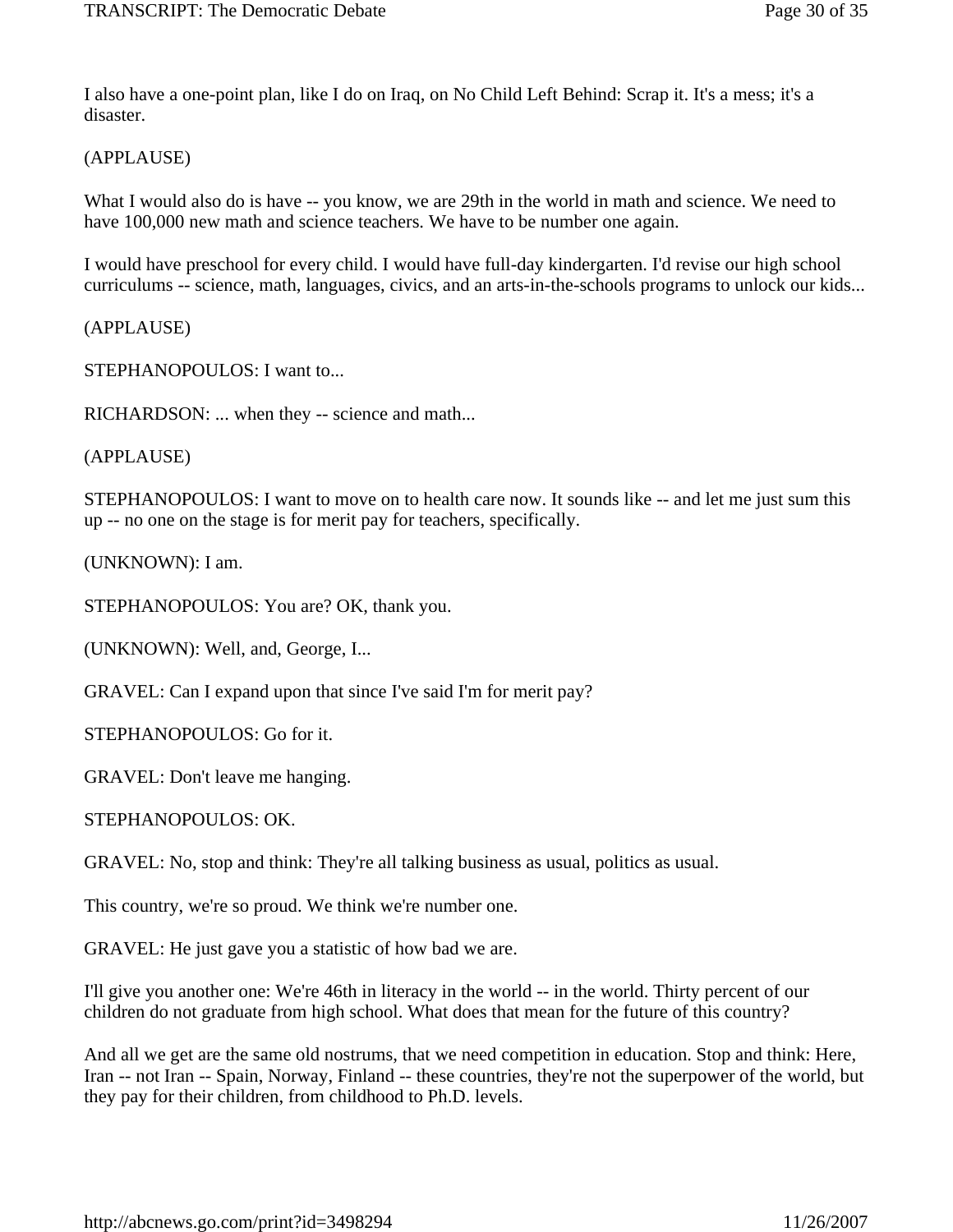Why can't Americans put education as the top priority? And you can't do it when you want to expand, as he wants to expand, 100,000 more troops. Who are we going to nuke, who are we going to fight next?

STEPHANOPOULOS: OK, Senator Gravel.

Go ahead.

(LAUGHTER)

(APPLAUSE)

OBAMA: I want to be clear, George. I actually think that we can implement a performance-based system that teachers buy in to. But I don't think it can be imposed on teachers. I think it has to be one that is developed with teachers so that they have a sense -- Bill is exactly right.

Teachers, across the board, have to be paid more. My sister's a teacher, and I know how hard they work and what they go through.

But we've got to give them a pathway so that they can make more money, as they are developing more experience, as they are putting more into the classroom.

STEPHANOPOULOS: Congressman Kucinich, Senator Biden, both on this quickly.

KUCINICH: Let me be the one who tells you how we're going to do this. I've sponsored a universal prekindergarten bill that will be paid for by a 15 percent cut in that bloated, wasteful Pentagon budget, which will yield \$75 billion a year that we will put right into education.

We will create a universal pre-kindergarten program with a qualitative emphasis for education -- not quantitative so we make our children good little test-takers, but qualitative so our children learn real skills, learning skills, language, arts, and help them grow.

Learning theorists know this. Child psychologists understand this. Piaget talked all about this. Let's give our children the chance to grow, but let's put the money there. And I know where to get it...

STEPHANOPOULOS: Senator Biden...

KUCINICH: ... and I'm ready to take that action. Thank you.

(APPLAUSE)

BIDEN: Tomorrow morning at 9 o'clock, my wife will walk into a classroom and teach for the 30th year in a row.

BIDEN: And the one thing any teacher can tell you is that the last person you want to base your performance on, judge your performance, is the administrator of the school. That's the first thing everybody figures out if you teach.

There needs to be performance-based pay. The way to do it is start at the front end. Pay those people who perform in undergraduate school. Give them the alternative to be able to go. They'd get the same pay as an engineer gets to go in and work in a math student -- as a math teacher, as a science teacher, et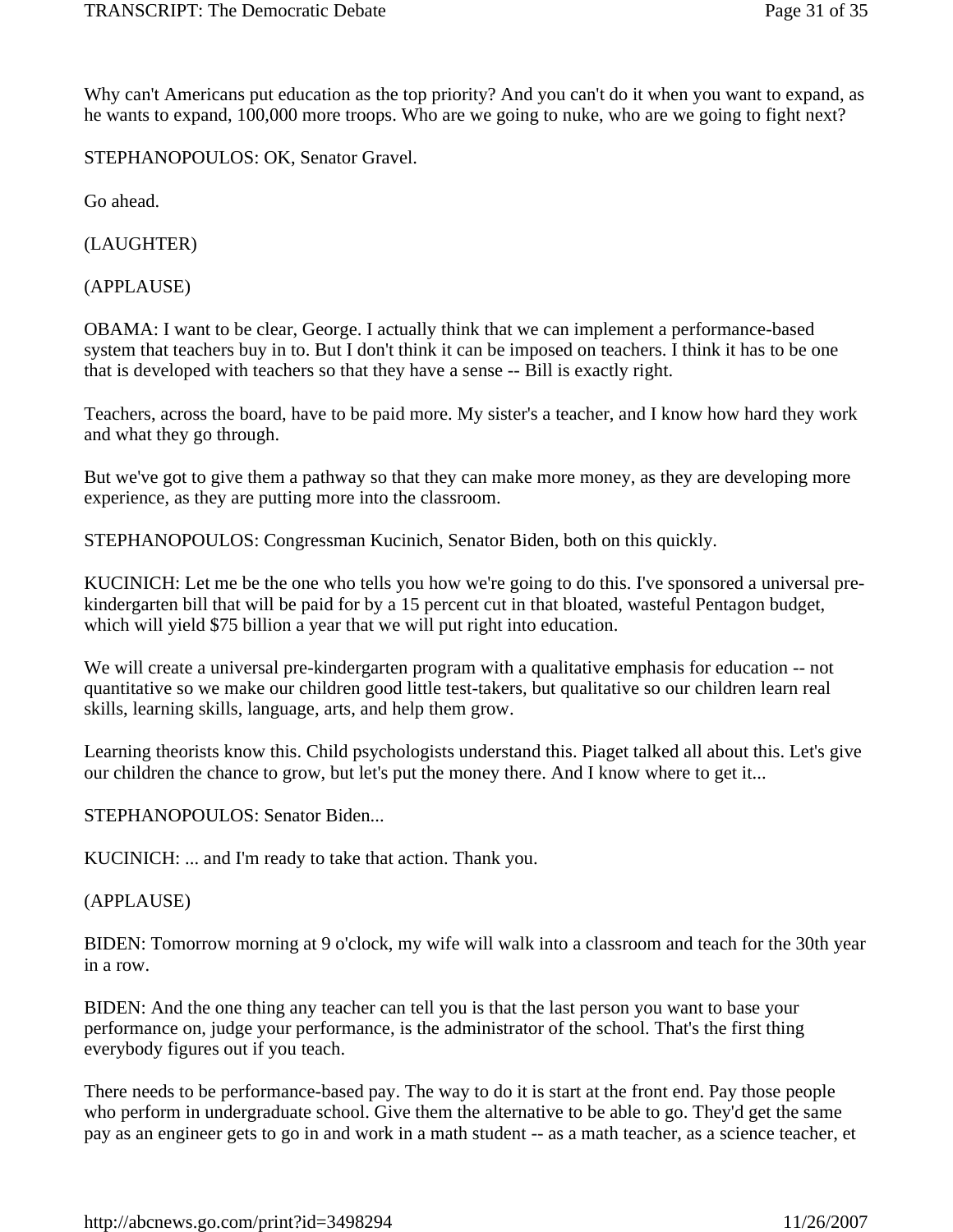cetera.

So you start performance-based pay by, in fact, paying the best- performing students who want to teach and give them a chance. Every other major country in the world is starting their kids at the same salary they start -- these students, the same salary they start their engineers. We should be able to do that.

My father used to say, "Don't tell me what you value; show me your budget." If you, in fact, value education, then it should be equally as important as engineering or anything else.

### (APPLAUSE)

STEPHANOPOULOS: We're running toward the end of the 90 minutes. I have a couple of quick questions, and then a final question.

This is -- this is basically a yes-no question. We've seem all this turmoil in the markets over the last couple of weeks, caused by the credit crunch and the crisis in the mortgage markets.

STEPHANOPOULOS: We saw, on Friday, the Federal Reserve lowered the discount rate for banks. Should they lower rates for everyone else, yes or no?

CLINTON: I'm glad they did what they did. But it can't be just left to a bail-out for the banks. We've got to figure out how we're going to figure out people facing foreclosures.

And I think a number of us have recommendations on that, that do not lend themselves to an easy yes or no.

DODD: Yes, I think it will happen in September. But we also need more liquidity. And they ought to be allowing Fannie and Freddie Mac to put more liquidity in the market.

It has seized up. You can't get a mortgage in America today.

EDWARDS: I agree with that. But we also need a home rescue fund for all the millions of Americans who are worried about losing their homes.

GRAVEL: All I would say is that there's no answer to that question. Just follow the money of the people on this dais and you'll see a response.

### (LAUGHTER)

RICHARDSON: This is the Katrina of the mortgage-lending industry.

RICHARDSON: The answer to your question is yes, there has to be more liquidity, more funds in the market. What we need is more transparency between those that are making this business happen.

And what we also need to do is to not appoint officials that are in the industry to regulate that specific industry. The mortgage industry, they've become -- a lot of them -- a bunch of loan sharks.

BIDEN: The answer is yes. But we need, as the governor says, more transparency, particularly with regard to hedge funds and private equity funds. They are the ones that are causing this thing to go under. And there's no transparency, no accountability. We don't know how deep this problem is.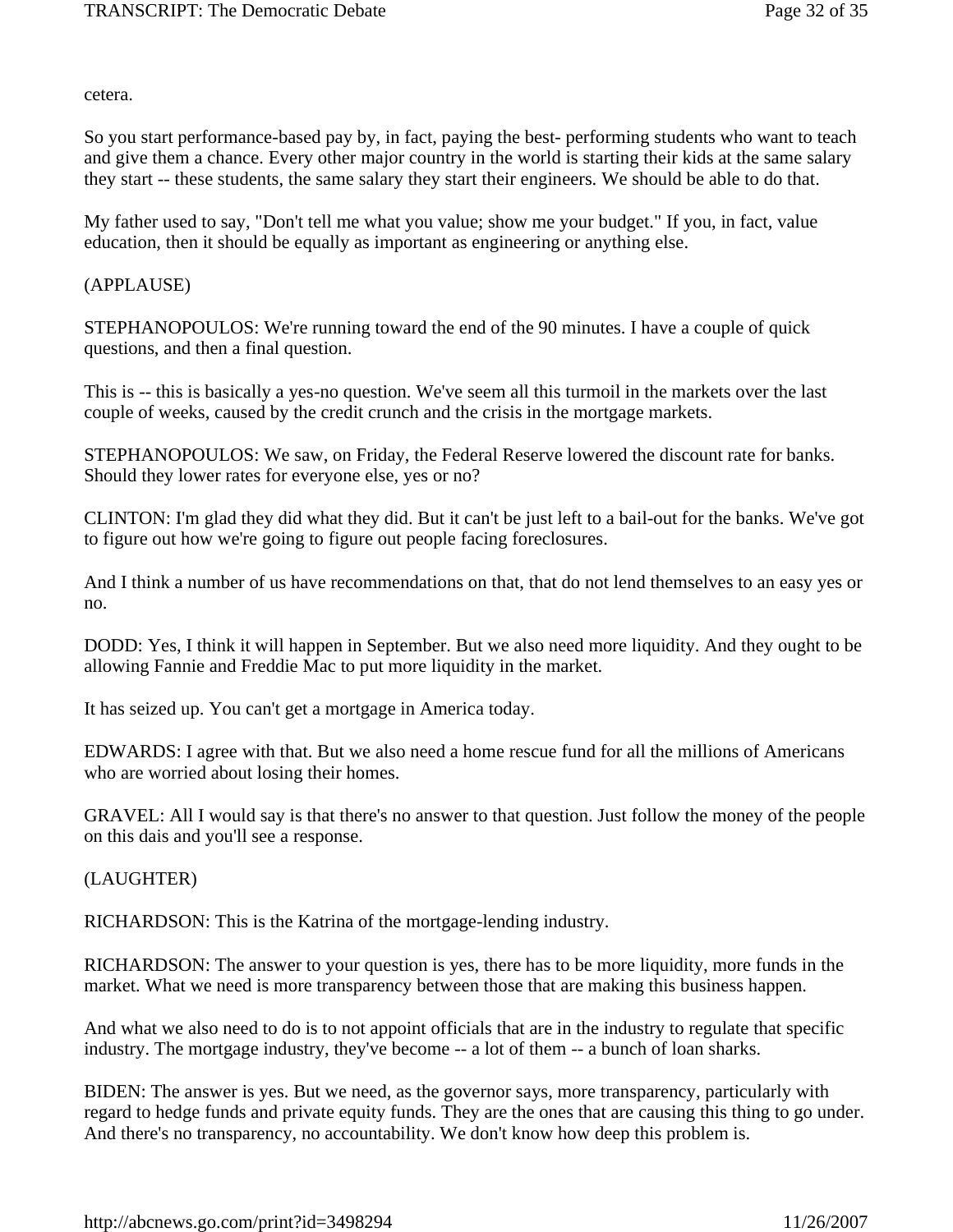Chris will take care of it in the Banking Committee, and I mean that sincerely.

But we don't know how deep this problem is. But I think it's much deeper. It's almost as deep in terms of dollars, not liability, as the savings and loan crisis.

OBAMA: We do need more liquidity, but we're going to have to not only help home owners who are going to be losing their homes as a consequence of this; we're going to have to go forward and make sure that we've got the kinds of tough regulation when it comes to financial instruments to make sure that people who have saved and are trying to get their own home for the first time are not hoodwinked out of it.

OBAMA: And, unfortunately, the reason that we haven't had tougher regulation in part goes back to the issue of lobbying. This is where special interests have been driving the agenda. We have not had the kinds of consumer protections that are in place.

And that's why, when we have this debate about lobbying, we have to remind ourselves it has very real consequences for the people of Iowa and the people around the country.

### (APPLAUSE)

KUCINICH: The answer is no. The Fed is actually looking at bailing out the creditors. And what we're looking at is a continuation of the problem and a postponement of the day of reckoning.

We need to have a government take strong action where we'll loan money to those who are in trouble. But we need to do that in exchange for having the power, the money-lending power that the banks have right now, come back to the government; government spends money into circulation; and then government can maintain control over the economy.

KUCINICH: Unless we take this action, we're looking at a situation of the collapse of our economy, and we're looking at a situation where these hedge funds will try to get a bail-out while millions of Americans lose their homes. Save the American homeowners.

### (APPLAUSE)

STEPHANOPOULOS: Final round, final question, about 30 seconds each, please.

You know, presidential biographers are always looking at the turning point in a life, the moment where an ordinary person went on the path to the presidency, the decisive moment.

Congressman Kucinich, what's the decisive moment in your life?

KUCINICH: I would say the decisive moment in my life was when my family was living in a car in the inner city and I thought about all the dreams that I could have as a child. And I decided, at an early age, that I was going to be someone.

And I've had a lot of help along the way to get to this stage, but I can tell you, as president, the American people will have someone who remembers where he came from and has the compassion in his heart to lift up everyone to make sure everyone has a chance.

Thank you.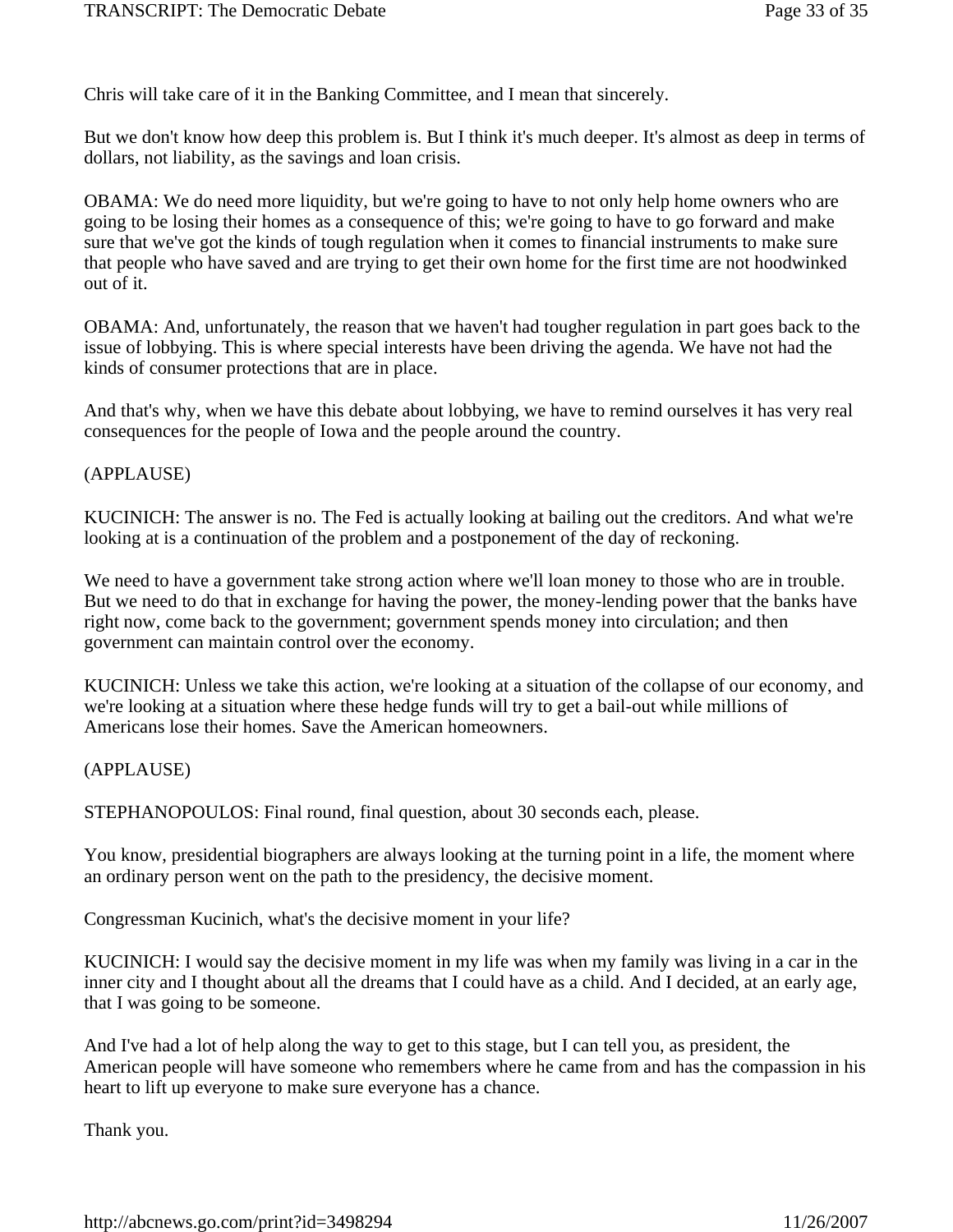### (APPLAUSE)

OBAMA: A decisive moment in my life was the transition from high school to college, because I had gone through a difficult time, not knowing my father, and was, at times, an angry young man.

OBAMA: And partly because of the values my mother had instilled in me, those were reawakened in college.

And it made me serious about, not just what I could do for myself, but what I could do for other people. It's what led me to become a community organizer. It's what led me to go into public service. And ultimately, it's what led me to this stage.

### (APPLAUSE)

BIDEN: George, there's a lot of things in my life that led me to be engaged in politics. I worked in the African-American community, east side of my city, as the only white employee for a long while when I was a kid. And I got involved in the civil rights movement.

I thought the question was, what made me run for president.

STEPHANOPOULOS: Decisive moment in your life that put you on the broader path.

BIDEN: Well, the decisive moment in me life that put me on the broader path was the civil rights movement. When I really -- I found out and realized that it does make a difference if you're engaged. You actually can change people's lives. You can actually change the state of the nation.

### STEPHANOPOULOS: Governor Richardson?

RICHARDSON: The decisive moment in my life was when my wife, Barbara, decided and agreed to marry me, because it was the best decision I ever made and, hopefully, she ever made. We've had 35 years of marriage. It has given me strength and has been an anchor in my life.

A decisive moment for me to return to public life was 9/11. When it happened, I wanted to get back in public life.

And I just want to make one -- I resent that...

STEPHANOPOULOS: I've got to move on. We're going to run out of time. Sorry.

GRAVEL: The decisive moment in my life came with the insightfulness of realizing that human governance is extremely complex and that representative government is broken.

And so, there's only two venues for change: One is the government, where the problem lies, or the people.

GRAVEL: And so the people must be equipped as lawmakers, the central power of government, in order to make decisions on all the policy issues that affect their lives, working in partnership with elected government.

It's a win-win. The people make the policy decisions, and we then would make the day-to-day operation